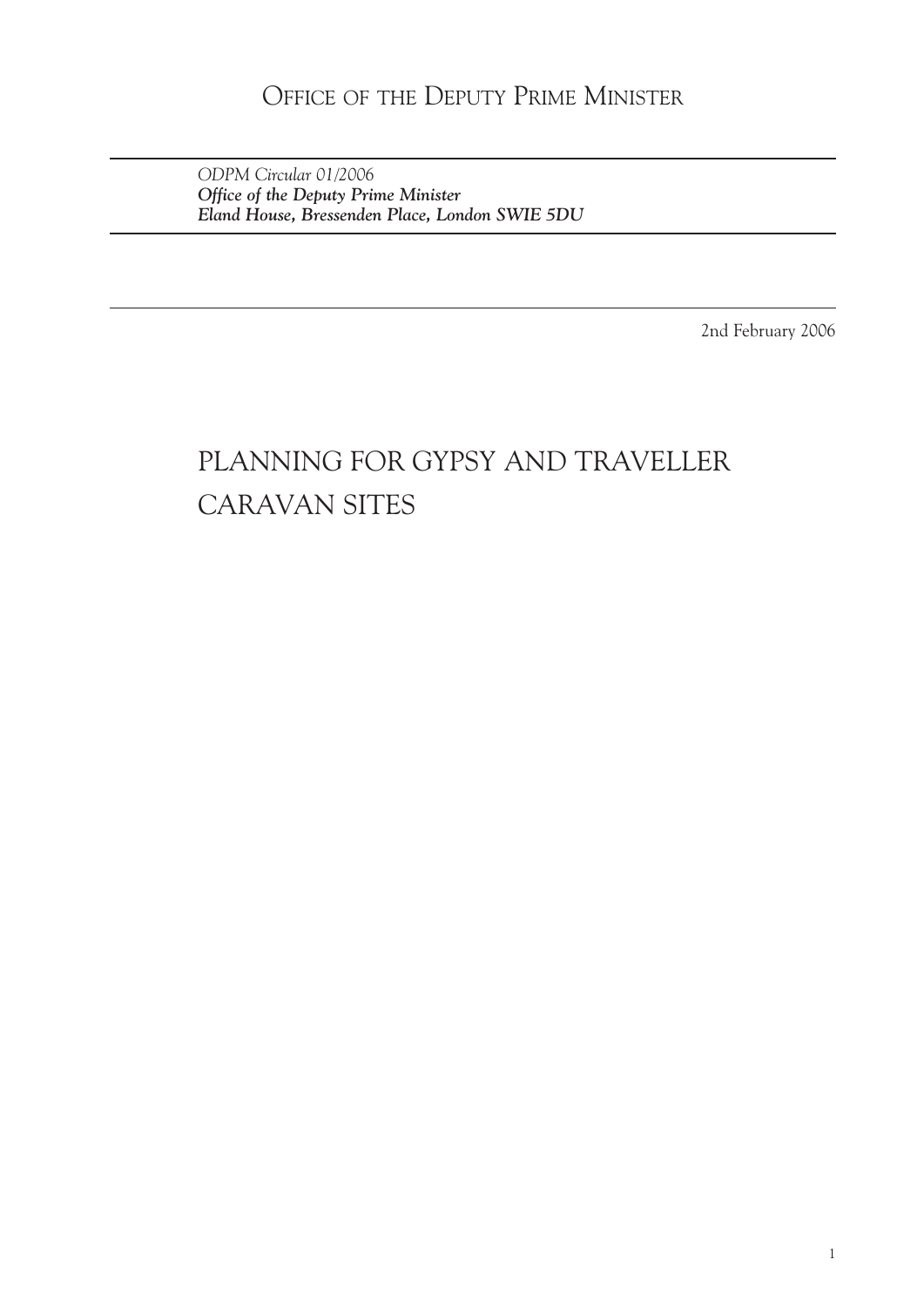# **CONTENTS**

| Introduction                                                                                                 | $\overline{4}$           |
|--------------------------------------------------------------------------------------------------------------|--------------------------|
| Gypsies and Travellers - a context                                                                           |                          |
| <b>Planning Process</b><br>7                                                                                 |                          |
| Overview                                                                                                     | $\overline{\mathcal{U}}$ |
| Gypsy and Traveller Accommodation Assessments                                                                | 7                        |
| <b>Regional Spatial Strategy</b>                                                                             | 7                        |
| Community Involvement                                                                                        | 8                        |
| Development Plan Documents                                                                                   | 9                        |
| <b>Transitional Arrangements</b>                                                                             | 11                       |
| Sites in Rural Areas and the Countryside                                                                     | 12                       |
| Mixed Planning Use                                                                                           | 14                       |
| Major Development Projects                                                                                   | 14                       |
| Applications                                                                                                 | 14                       |
| Sustainability                                                                                               |                          |
| Enforcement                                                                                                  |                          |
| Appeals                                                                                                      |                          |
| Human Rights                                                                                                 |                          |
| Race Relations                                                                                               | 17                       |
| Monitoring                                                                                                   | 17                       |
| Annex A – Select list of Organisations Representing Gypsies and Travellers                                   | 18                       |
| Annex B - Other Relevant Guidance                                                                            | 20                       |
| Annex C - Good Practice - Criteria                                                                           | 21                       |
| Annex D - Guidance to Local Authorities in Dealing with Planning Applications<br>from Gypsies and Travellers | 23                       |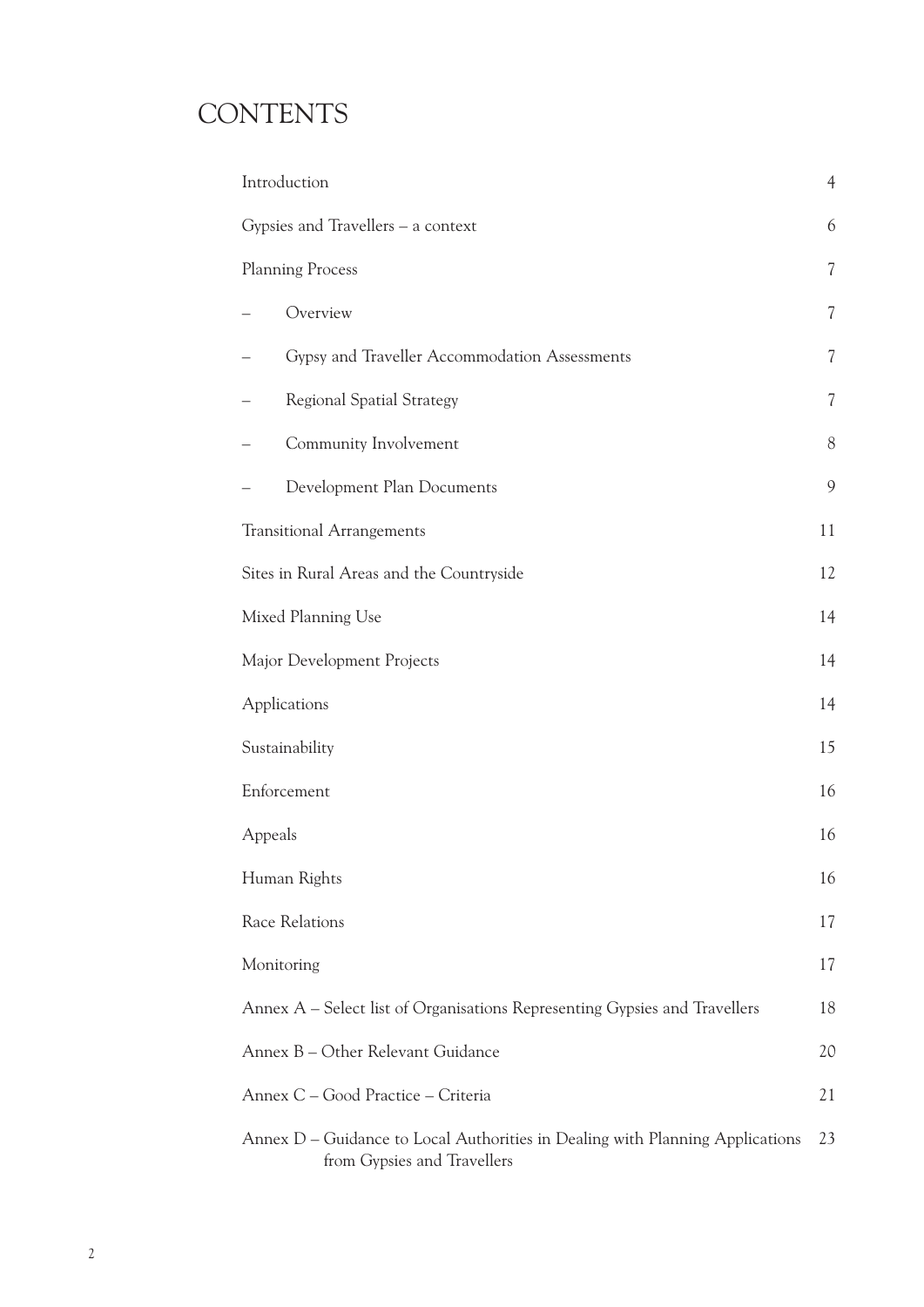Annex F – Planning Conditions and Planning Obligations 27

# **GLOSSARY**

| DPD                 | Development Plan Document                                                  |
|---------------------|----------------------------------------------------------------------------|
| <b>GTAA</b>         | Gypsy and Traveller Accommodation Assessment<br>(Accommodation Assessment) |
| LDF                 | Local Development Framework                                                |
| <b>LHS</b>          | <b>Local Housing Strategy</b>                                              |
| Planning Act (2004) | Planning and Compulsory Purchase Act 2004                                  |
| <b>RHS</b>          | <b>Regional Housing Strategy</b>                                           |
| <b>RPB</b>          | Regional Planning Body*                                                    |
| <b>RRA</b>          | Race Relations Act                                                         |
| <b>RSL</b>          | Registered Social Landlord                                                 |
| <b>RSS</b>          | Regional Spatial Strategy*                                                 |
| SCI                 | Statement of Community Involvement                                         |

<sup>\*</sup> References to RSS in this document also apply to the Mayor of London's Spatial Development Strategy (SDS) unless otherwise indicated, and references to RPB also apply to the Mayor of London.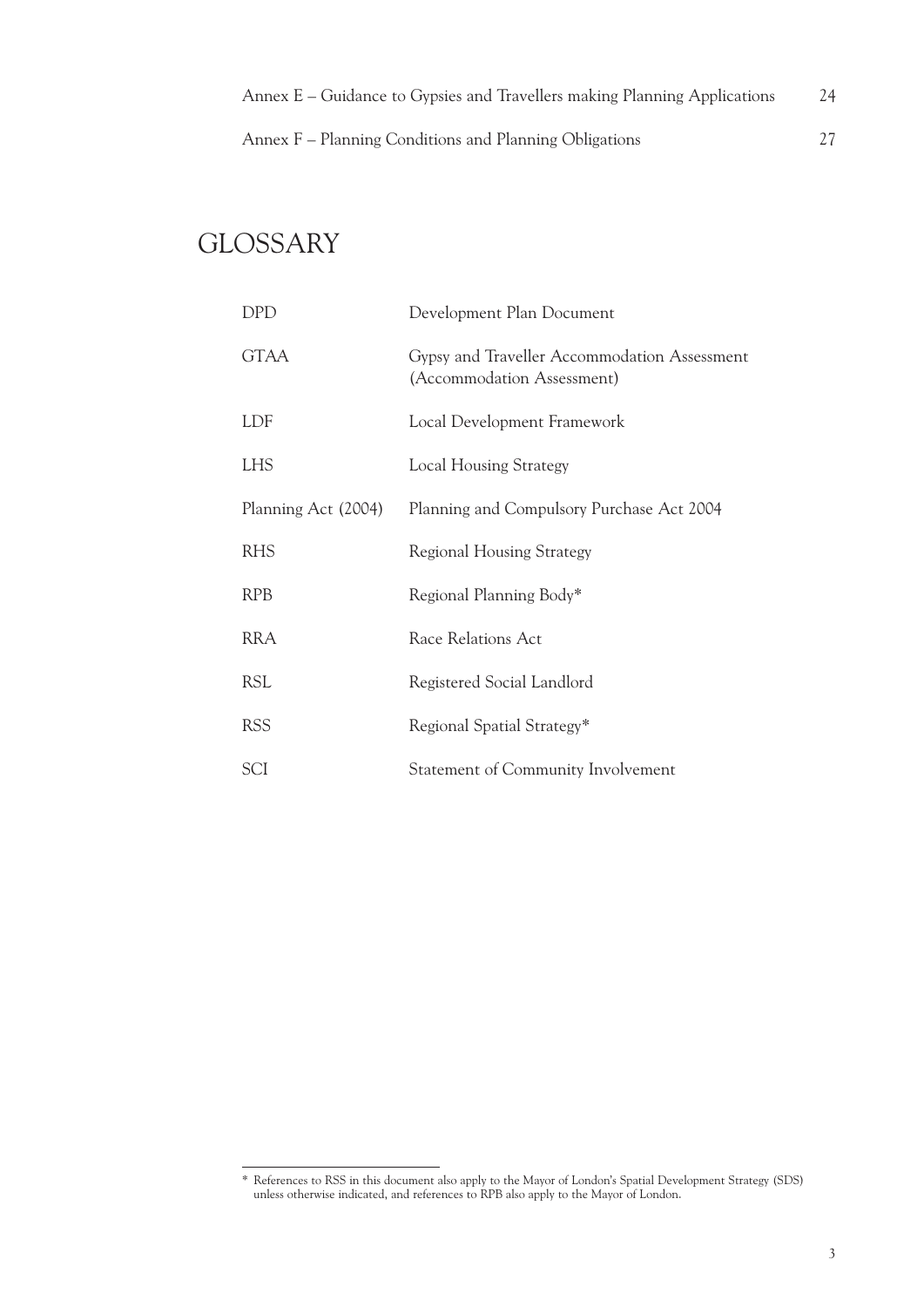# PLANNING FOR GYPSY AND TRAVELLER CARAVAN SITES

### **INTRODUCTION**

- 1. This Circular should be seen in the context of the Government's key objective for planning for housing – to ensure that everyone has the opportunity of living in a decent home.
- 2. The Government is committed to ensuring that members of the gypsy and traveller communities should have the same rights and responsibilities as every other citizen. This Circular replaces Circular 1/94, *Gypsy Sites and Planning* and provides updated guidance on the planning aspects of finding sites for gypsies and travellers and how local authorities and gypsies and travellers can work together to achieve that aim. The policies in this Circular apply throughout England.
- 3. A new Circular is necessary because evidence shows that the advice set out in Circular 1/94 has failed to deliver adequate sites for gypsies and travellers in many areas of England over the last 10 years. Since the issue of Circular 1/94, and the repeal of local authorities' duty to provide gypsy and traveller sites there have been more applications for private gypsy and traveller sites, but this has not resulted in the necessary increase in provision.
- 4. Creating and sustaining strong communities, for the benefit of all members of society including the gypsy and traveller community, is at the heart of the Government's Respect agenda. These communities will depend ultimately on a shared commitment to a common set of values, clear rules and a willingness for people to act together to resolve differences. They will also require effective enforcement action to tackle the poor behaviour of some invididuals and families. We recognise the conflict and distress associated with unauthorised encampments, and the anti-social behaviour that sometimes accompanies such sites. This Circular will help to promote good community relations at the local level, and avoid the conflict and controversy associated with unauthorised developments and encampments.
- 5. Gypsies and Travellers are believed to experience the worst health and education status of any disadvantaged group in England. Research has consistently confirmed the link between the lack of good quality sites for gypsies and travellers and poor health and education. This circular should enhance the health and education outcomes of gypsies and travellers.
- 6. Major changes to the planning system have been introduced by the Planning and Compulsory Purchase Act 2004 (the Planning Act (2004)). The planning tools which the Planning Act (2004) makes available and the associated move to more positive planning will help deliver communities that are sustainable and work better for people.
- 7. Regional Spatial Strategies (RSSs) strengthen planning at the regional level. Local Development Frameworks (LDFs) offer more flexibility to planners at the local level. Requirements for early community involvement will help to ensure plans better reflect community aspirations and can be implemented more effectively.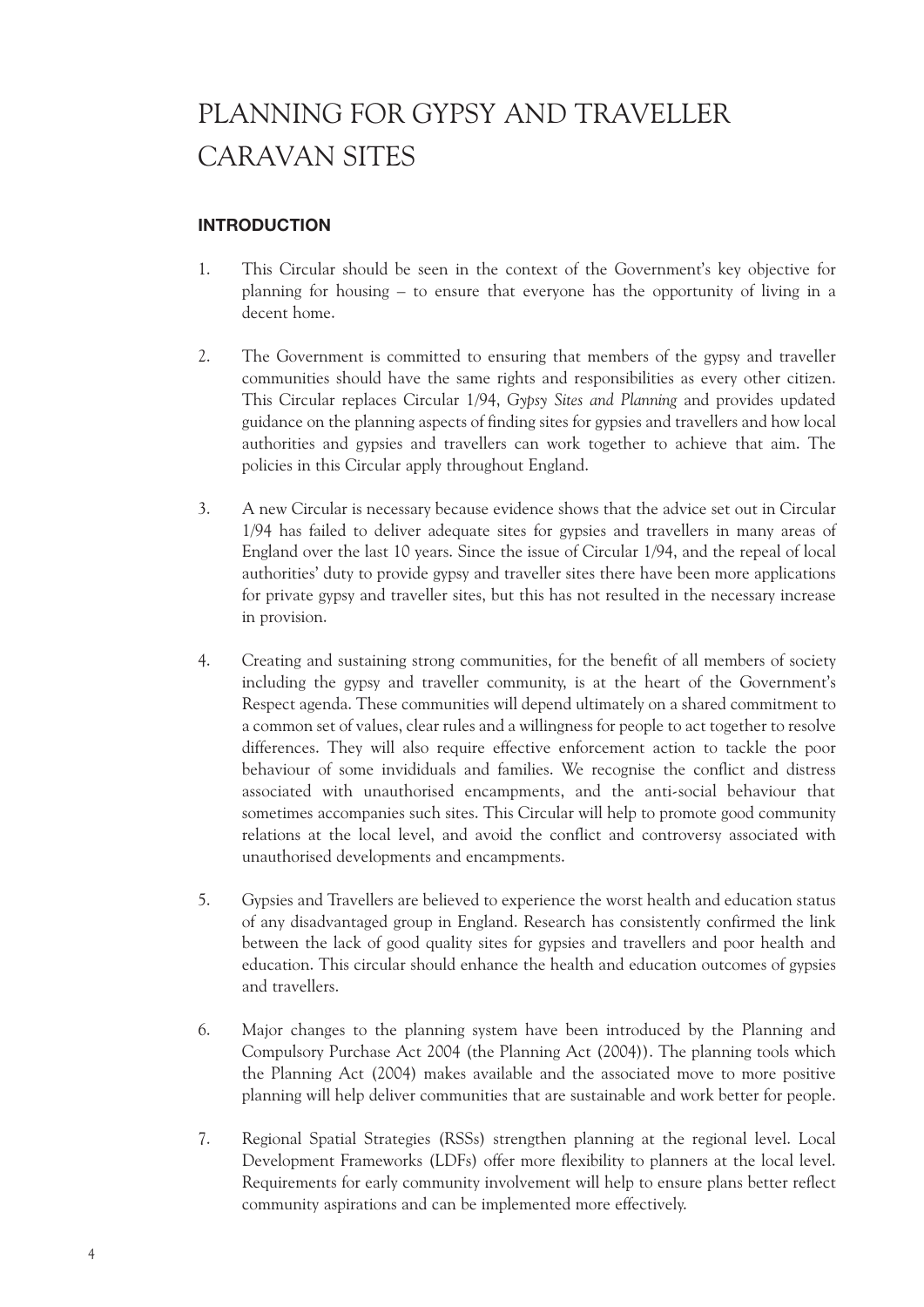- 8. Priority setting in LDFs is the responsibility of local authorities within the framework provided by national policy and the RSS. Communities will determine through their local planning authorities what are the priorities for local development. Site-based decisions and allocations are made at this local level. The local housing strategy (LHS) will show how the accommodation needs identified by the accommodation assessment will be met, including those of gypsies and travellers. The Development Plan Documents (DPDs) will identify the location of appropriate sites.
- 9. The new planning system, as set out in the Planning Act (2004), places emphasis on early consultation between local authorities and the communities they serve. The aim is to ensure that plans properly reflect the needs and aspirations of all sectors of the community. In the case of gypsies and travellers, such early engagement should help in the identification of suitably located sites and a reduction in unauthorised encampments and developments.
- 10. The Housing Act 2004 will require local housing authorities to include gypsies and travellers in their accommodation assessments and to take a strategic approach, including drawing up a strategy demonstrating how the accommodation needs of gypsies and travellers will be met, as part of their wider housing strategies.
- 11. This Circular applies equally to the development of public sites by local authorities or registered social landlords (RSLs), to applications for planning permission from gypsies and travellers themselves or from others wishing to develop land for use as a gypsy and traveller caravan site. It applies regardless of whether the site is for residential or transit use, and whatever the expected life of the site itself.
- 12. The Circular comes into effect immediately. Its main intentions are;
	- a) to create and support sustainable, respectful, and inclusive communities where gypsies and travellers have fair access to suitable accommodation, education, health and welfare provision; where there is mutual respect and consideration between all communities for the rights and responsibilities of each community and individual; and where there is respect between individuals and communities towards the environments in which they live and work;
	- b) to reduce the number of unauthorised encampments and developments and the conflict and controversy they cause and to make enforcement more effective where local authorities have complied with the guidance in this Circular;
	- c) to increase significantly the number of gypsy and traveller sites in appropriate locations with planning permission in order to address under-provision over the next  $3 - 5$  years;
	- d) to recognise, protect and facilitate the traditional travelling way of life of gypsies and travellers, whilst respecting the interests of the settled community;
	- e) to underline the importance of assessing needs at regional and sub-regional level and for local authorities to develop strategies to ensure that needs are dealt with fairly and effectively;
	- f) to identify and make provision for the resultant land and accommodation requirements;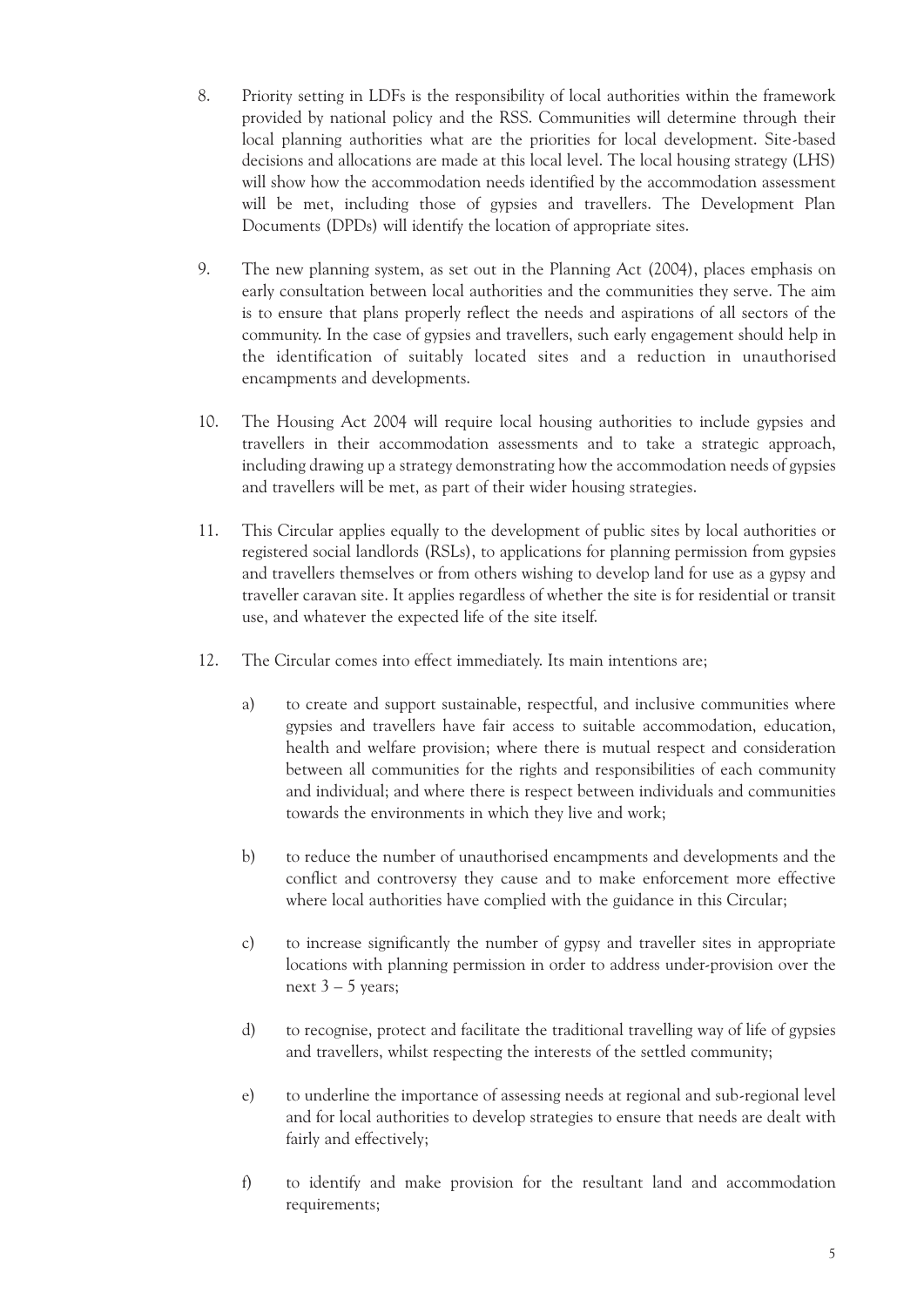- g) to ensure that DPDs include fair, realistic and inclusive policies and to ensure identified need is dealt with fairly and effectively;
- h) to promote more private gypsy and traveller site provision in appropriate locations through the planning system, while recognising that there will always be those who cannot provide their own sites; and
- i) to help to avoid gypsies and travellers becoming homeless through eviction from unauthorised sites without an alternative to move to.

#### **GYPSIES AND TRAVELLERS – A CONTEXT**

- 13. The Government recognises that many gypsies and travellers wish to find and buy their own sites to develop and manage. An increase in the number of approved private sites may also release pitches on local authority sites for gypsies and travellers most in need of public provision. However, there will remain a requirement for public site provision above the current levels. Such sites are needed for gypsies and travellers who are unable to buy and develop their own sites, or prefer to rent, and to provide transit sites and emergency stopping places where gypsies and travellers may legally stop in the course of travelling.
- 14. Gypsies and travellers are estimated to make up less than 1% of the population of England, but only a proportion of gypsies and travellers live in caravans. July 2005 Caravan Count figures show that there are around 16,000 gypsy and traveller caravans, with around three quarters of these on authorised sites. The overall need for gypsy and traveller sites is therefore very small. However, this need has often proved difficult to meet.

#### **Definition**

15. For the purposes of this Circular "gypsies and travellers" means

*Persons of nomadic habit of life whatever their race or origin, including such persons who on grounds only of their own or their family's or dependants' educational or health needs or old age have ceased to travel temporarily or permanently, but excluding members of an organised group of travelling show people or circus people travelling together as such.*

- 16. Planning advice relating to travelling showpeople is given in DoE Circular 22/91.
- 17. Some gypsies and travellers have an actively itinerant lifestyle, including groups of long distance travellers, and are generally self-employed people, sometimes occupied in scrap and scrap-metal dealing, laying tarmacadam, seasonal agricultural work, casual labouring, and other employment. These traditional patterns of work are, however, changing and the community has generally become more settled. For example, a reduction of seasonal agricultural and related work has led to more travellers working in trades which require less mobility.
- 18. There is a need to provide sites, including transit sites, in locations that meet the current working patterns of gypsies and travellers. In view of the changes in their work patterns these may not be the same areas they have located in or frequented in the past. This needs to be balanced with the responsibility of gypsies and travellers to respect the planning system.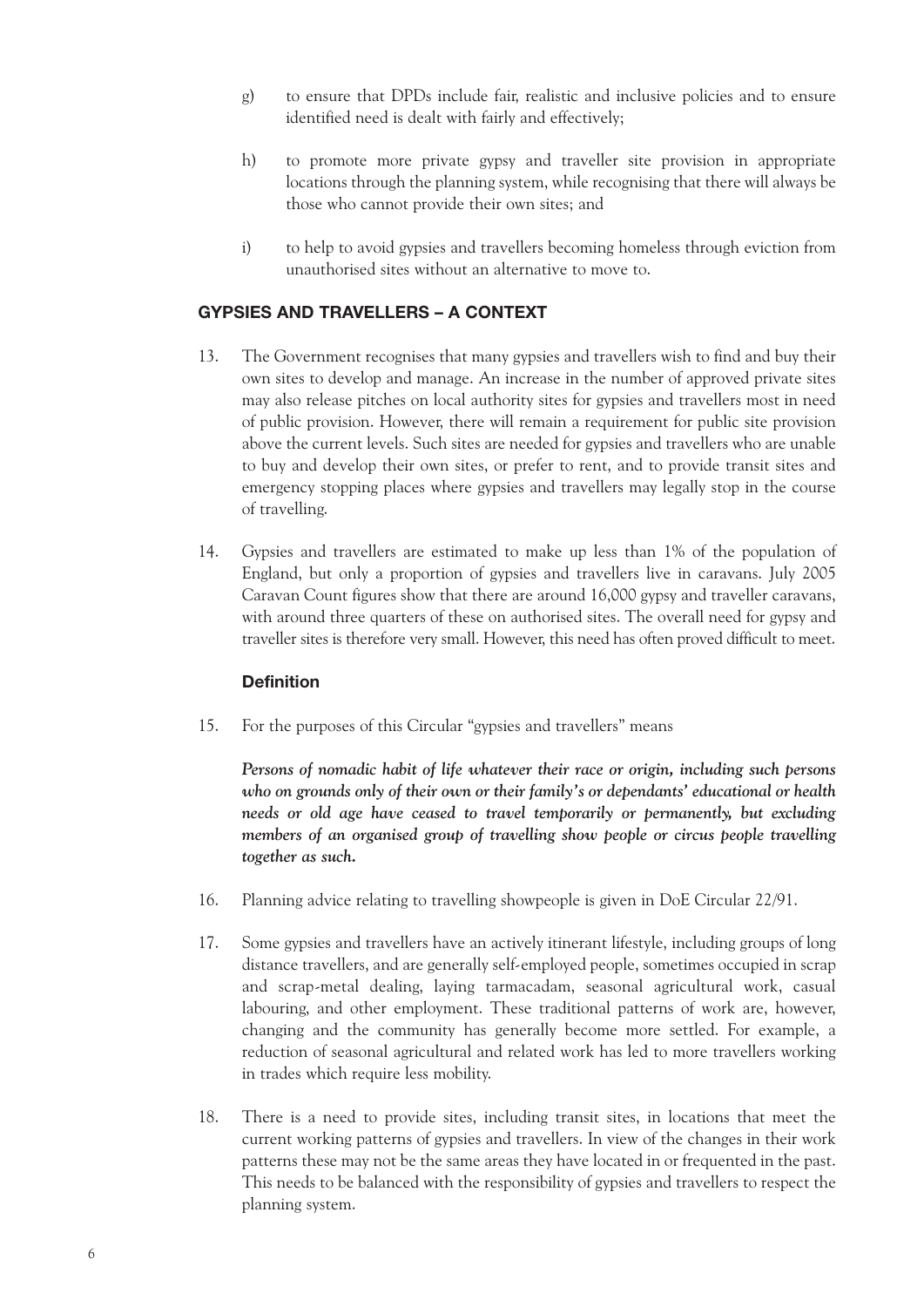19. A more settled existence can prove beneficial to some gypsies and travellers in terms of access to health and education services, and employment, and can contribute to greater integration and social inclusion within local communities. Nevertheless the ability to travel remains an important part of gypsy and traveller culture. Some communities of gypsies and travellers live in extended family groups and often travel as such. This is a key feature of their traditional way of life that has an impact on planning for their accommodation needs.

#### **PLANNING PROCESS**

#### **Overview**



#### **Gypsy and Traveller Accommodation Assessments (GTAAs)**

- 20. The assessment of gypsy and traveller accommodation needs is integral to assessment of general accommodation needs. The new planning process will begin by local authorities assessing gypsy and traveller accommodation needs as part of the gypsy and traveller accommodation assessment (GTAA) process.
- 21. The data collected through the GTAA process will inform the preparation of Development Plan Documents (DPDs) through the process described below. One of the tests of soundness of a submission DPD at its examination will be whether it is founded on robust and credible evidence. The need identified by the GTAA could include gypsies and travellers who do not fall within the definition at paragraph 14. This need should still inform the amount of land to be identified by the planning system. This is necessary to ensure local authorities have flexibility to allocate adequate land for their own sites to provide for those they have assessed as in need of caravan accommodation. Further guidance on this can be found in draft guidance document *Gypsy and Traveller Accommodation Assessments*.

### **Regional Spatial Strategy (RSS)**

22. The information from GTAAs on gypsy and traveller need for sites will, as with other housing needs, be a key component in the overall assessment of need which informs the housing policies in the RSS. The regional view of the body responsible for the Regional Housing Strategy (RHS) can help inform the preparation of policies in a draft revision of a Regional Spatial Strategy (RSS).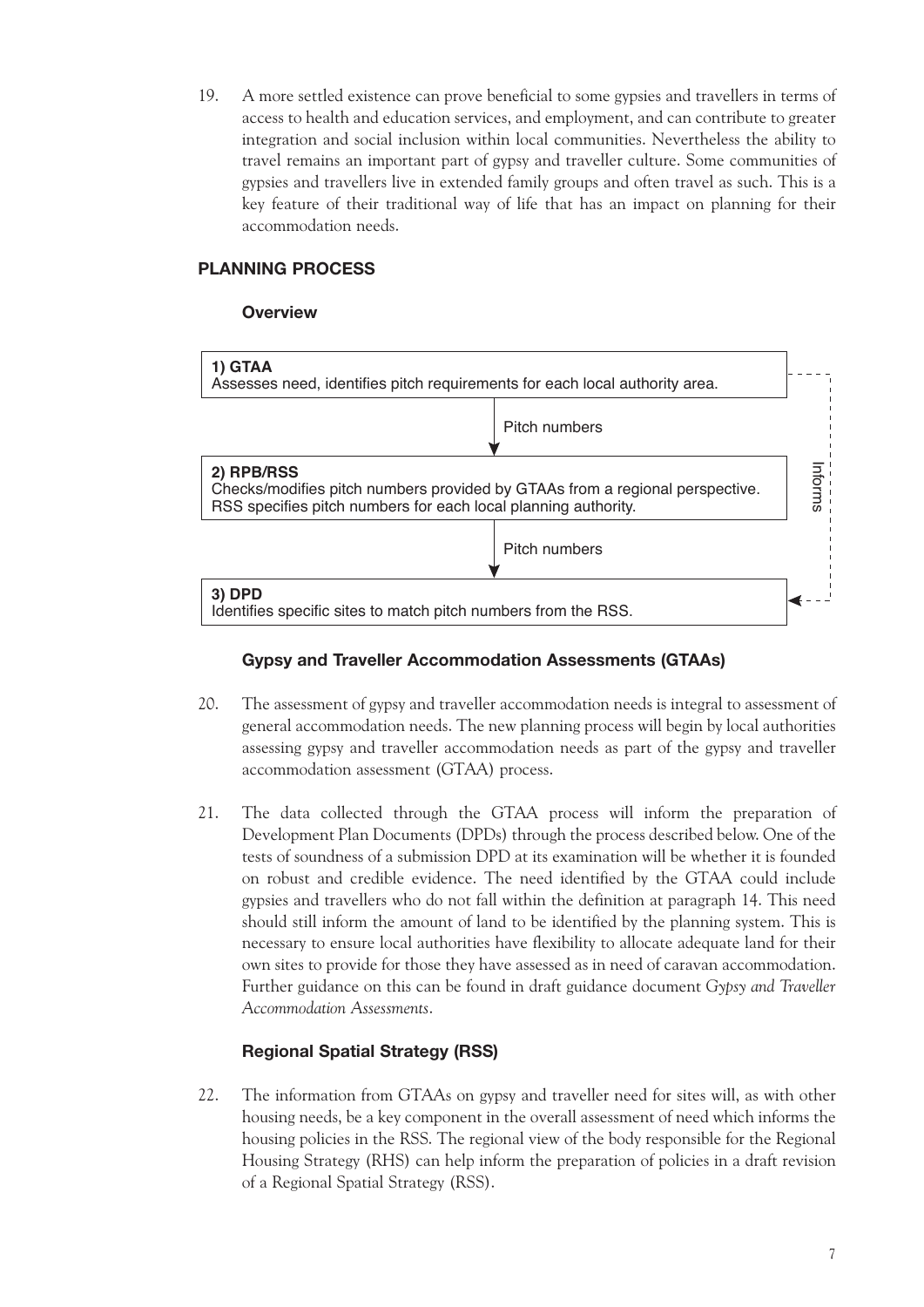- 23. The RSS revision should identify the number of pitches required (but not their location) for each local planning authority in the light of the GTAAs and a strategic view of needs across the region.
- 24. Regional Planning Bodies (RPBs) should maintain an up-to-date understanding of the likely strategic accommodation requirements of their areas over the lifespan of their RSSs, which should inform the preparation and review of RSSs. In allocating pitch numbers by local planning authority, RPBs should work in concert with the body developing the RHS in their region, with housing providers, with adjoining regions where appropriate and with RPBs' constituent local authorities. This should include county councils who will have relevant expertise due to their historical responsibility for gypsy and traveller issues. It is important that there is a common evidence base, prepared in partnership with stakeholders, in particular with gypsy and traveller housing providers, to inform the RHS, RSS, Local Development Frameworks (LDFs) and other relevant regional and local strategies.
- 25. The draft RSS revision is subject to an examination in public at which representatives of the gypsy and traveller community, and local residents may be invited to give evidence. The examining Panel will then report to the Secretary of State who will consider the Panel's recommendations and any representations before proposing any changes to the RSS (NB: this does not apply to the SDS in London, where the Mayor will consider the Panel's recommendations).
- 26. Pitch numbers could be identified by sub-regional area if a joint DPD were produced. A joint DPD could be prepared, with the agreement of the local planning authorities involved, on a county wide or other sub-regional basis.

#### **Community Involvement**

- 27. It is expected that at an early stage in the preparation of RSSs and DPDs planning authorities will discuss gypsies and travellers' accommodation needs with gypsies and travellers themselves, their representative bodies and local support groups. A list of some relevant contacts is given in Annex A, although it should be stressed this is not exhaustive. Gypsies and travellers should also be proactive in ensuring that they engage with local planning authorities to ensure that their views are taken into account.
- 28. Under the Planning Act (2004) local planning authorities are required to prepare a Statement of Community Involvement (SCI), in which they set out their policy on involving their community in preparing local development documents and on consulting on planning applications.
- 29. Local planning authorities should put in place arrangements so that communication with gypsies and travellers is direct and accessible, and conflict and tensions are minimised. Identifying and understanding the needs of groups who find it difficult, for a number of reasons, to engage with planning processes is essential. One such difficulty is a lack of resources. As with all other sections of the community, local planning authorities should consider what funding sources are available for such groups. One such potential source of assistance is Planning Aid, contact details for whom can be found in Annex F of this circular. SCIs will be examined during their preparation by Planning Inspectors to ensure that such consultation and involvement will take place, and is sound.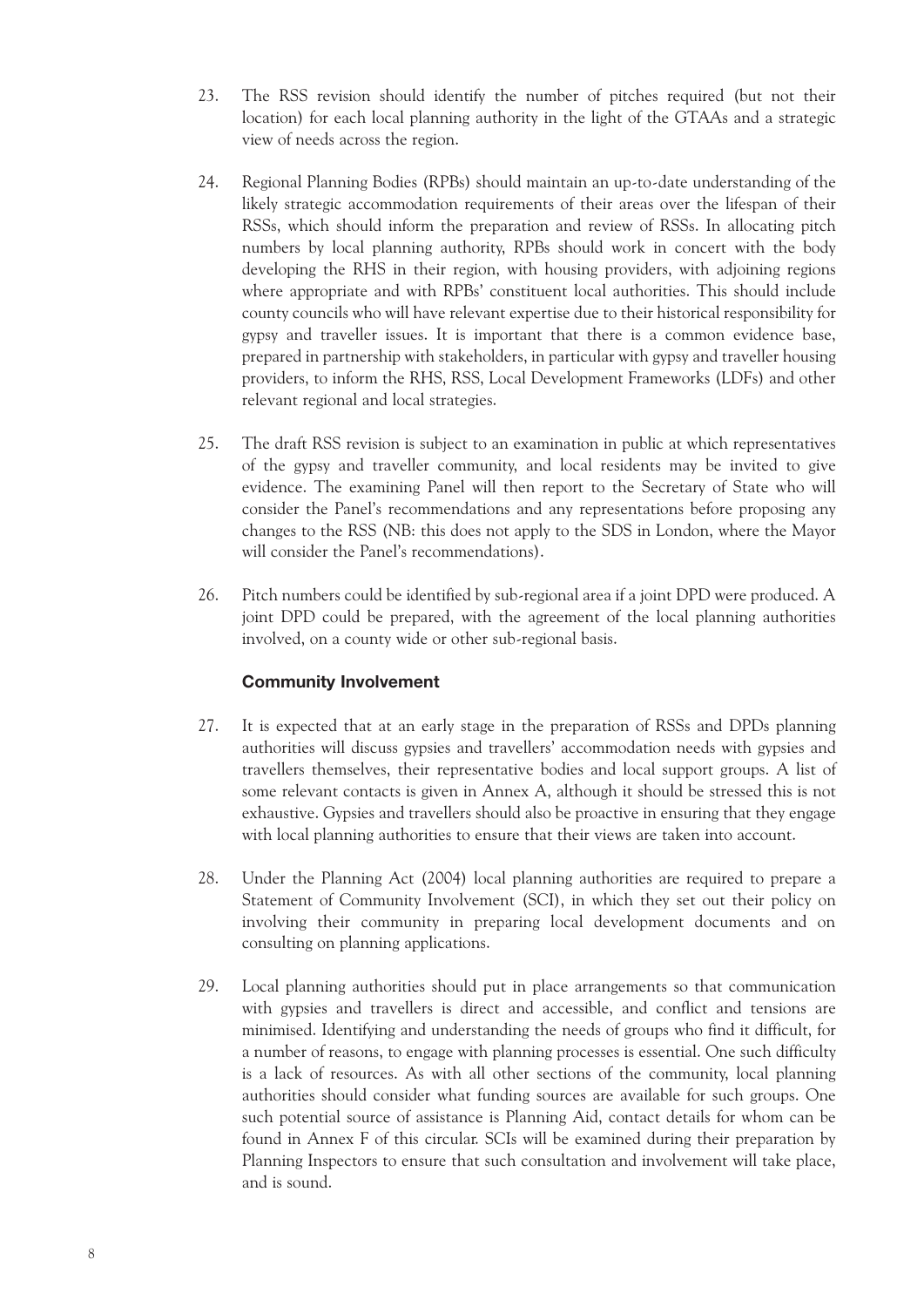#### **Development Plan Documents (DPDs)**

- 30. The number of pitches set out in the RSS must be translated into specific site allocations in one of the local planning authority's DPDs that form part of the LDF.
- 31. The core strategy should set out criteria for the location of gypsy and traveller sites which will be used to guide the allocation of sites in the relevant DPD. These criteria will also be used to meet unexpected demand.
- 32. These criteria based policies must be fair, reasonable, realistic and effective in delivering sites. The adequacy of any criteria will be subject to greater scrutiny under changes to the new planning system introduced by the Planning Act (2004). Planning policies that rule out, or place undue constraints on the development of gypsy and traveller sites should not be included in RSSs or DPDs. The Government has powers to intervene in the plan-making process where it considers that the constraints being proposed by local authorities are too great or have been inadequately justified. This will include where a local planning authority does not adequately address gypsy and traveller site provision in its area.
- 33. Local authorities must allocate sufficient sites for gypsies and travellers, in terms of the number of pitches required by the RSS, in site allocations DPDs. A requirement of the Planning Act (2004) is that DPDs must be in general conformity with the RSS. Criteria must not be used as an alternative to site allocations in DPDs where there is an identified need for pitches. Local planning authorities will need to demonstrate that sites are suitable, and that there is a realistic likelihood that specific sites allocated in DPDs will be made available for that purpose. DPDs will need to explain how the land required will be made available for a gypsy and traveller site, and timescales for provision.
- 34. Identifying and allocating specific plots of land is a more difficult process than using a solely criteria based approach. However it ensures some certainty for local people and gypsies and travellers when planning applications are determined by local planning authorities, or appeals are considered by the Secretary of State.
- 35. There are a number of ways in which local authorities can identify specific sites and make land available.
	- a) Local authorities have discretion to dispose of land for less than best consideration where it will help to secure the promotion or improvement of the economic, social or environmental well-being of the area, as set out in ODPM Circular 06/03.
	- b) Authorities should also consider making full use of the registers of unused and under-used land owned by public bodies as an aid to identifying suitable locations. Vacant land or under-used local authority land may be appropriate.
	- c) Authorities should also consider whether it might be appropriate to exercise their compulsory purchase powers to acquire an appropriate site.
	- d) Cooperation between neighbouring authorities, possibly involving joint DPDs, can provide more flexibility in identifying sites. Such cooperation is particularly important where an authority has strict planning constraints across its area.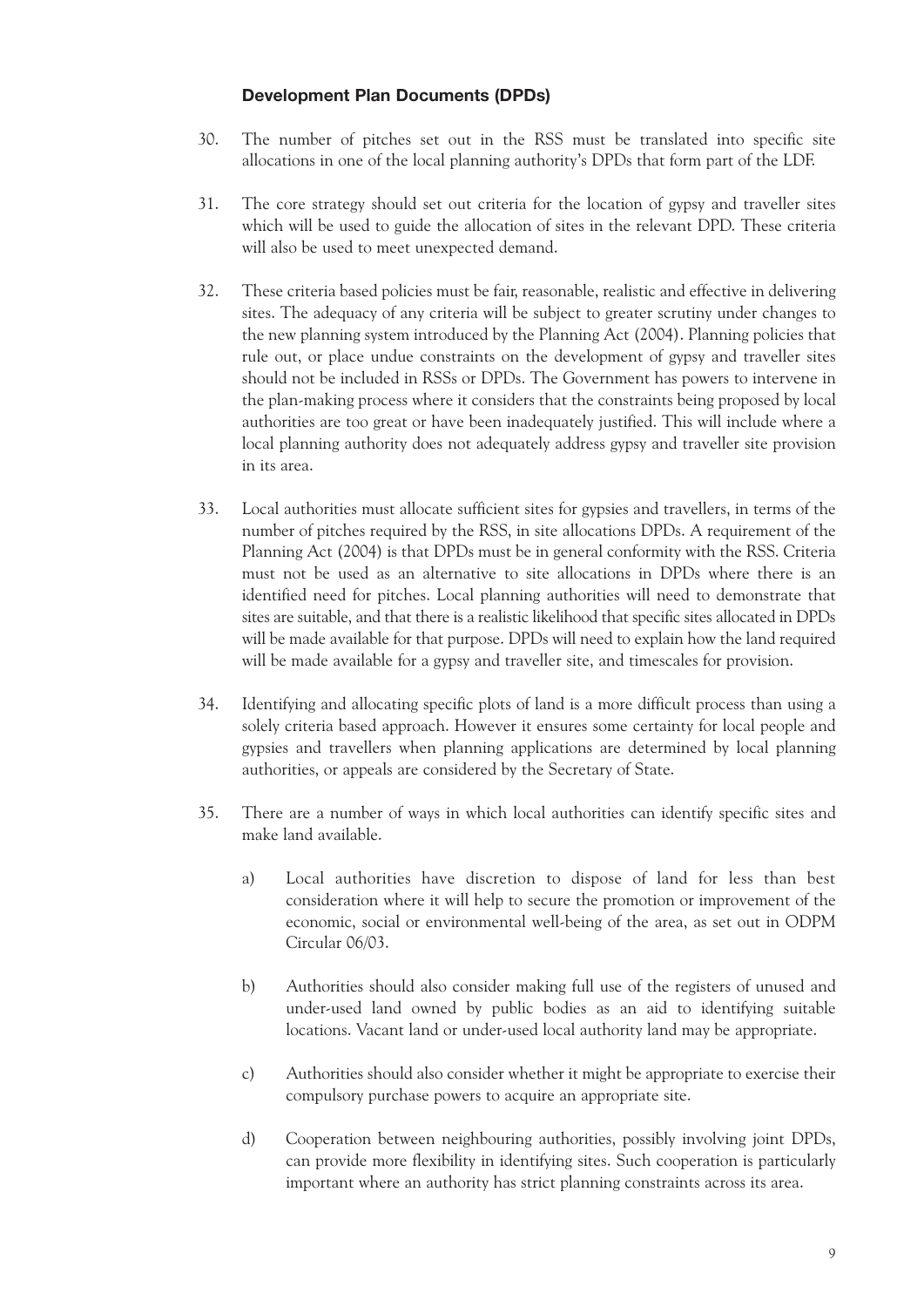- 36. Local planning authorities should facilitate early involvement in the preparation of DPDs (front-loading) by consulting with the community and all stakeholders. Frontloading is particularly important when the DPD is dealing with site allocations. Local planning authorities should ensure that sites are brought forward early in the process so that the community can be consulted, and they can be subjected to sustainability appraisal. Gypsies and travellers (or other site developers) may also bring forward sites through the DPD process. Those wishing to do so should also ensure sites are brought forward early. National planning policy on front-loading, community involvement, and sustainability appraisal in the LDF revision process can be found in PPS12.
- 37. All DPDs are subject to independent examination. The conclusions reached by the Inspector appointed to examine a submitted DPD are binding. The local planning authority must incorporate the changes required by the Inspector, and then adopt the DPD. The conclusions which the Inspector may reach include;
	- a) that the authority is required to undertake additional work before the DPD can be adopted/examined further;
	- b) that part(s) of the DPD should be excluded or changed;
	- c) that part of the DPD should be excluded and brought forward as part of a revised or new DPD; and/or
	- d) that additional material should be included in the DPD.

A further more serious conclusion could be that a DPD/part of a DPD is unsound. This could lead to a recommendation that the document be withdrawn.

- 38. Where the local planning authority has not allocated sufficient sites for gypsy and traveller need identified by the accommodation assessment process, the Inspector could recommend that the DPD is altered to include additional sites. However the inspector can only do this where suitable sites have been identified earlier in the plan-making process and it is clear how such sites comply with the tests of soundness set out in PPS12 (paragraph 4.24), and how the procedural and sustainability appraisal processes have been undertaken. It is therefore the responsibility of those promoting the inclusion of such sites to show that correct procedure has been followed.
- 39. There are also requirements for annual monitoring by both the RPB and the local planning authority. The Planning Act 2004 makes clear that one of the main purposes of annual monitoring reports is to consider whether implementation of the RSS or LDF is being achieved in line with the purposes of the RSS or LDF. If it is not, then regulations require the RPB or local planning authority to set out the reasons why it thinks the policy is not being implemented and what it intends to do about it.
- 40. Local authorities will also need to have regard to their statutory duties, including those in respect of homelessness under Part VII of the Housing Act 1996 and to their obligations under the Race Relations Act 1976 as amended by the Race Relations (Amendment) Act 2000.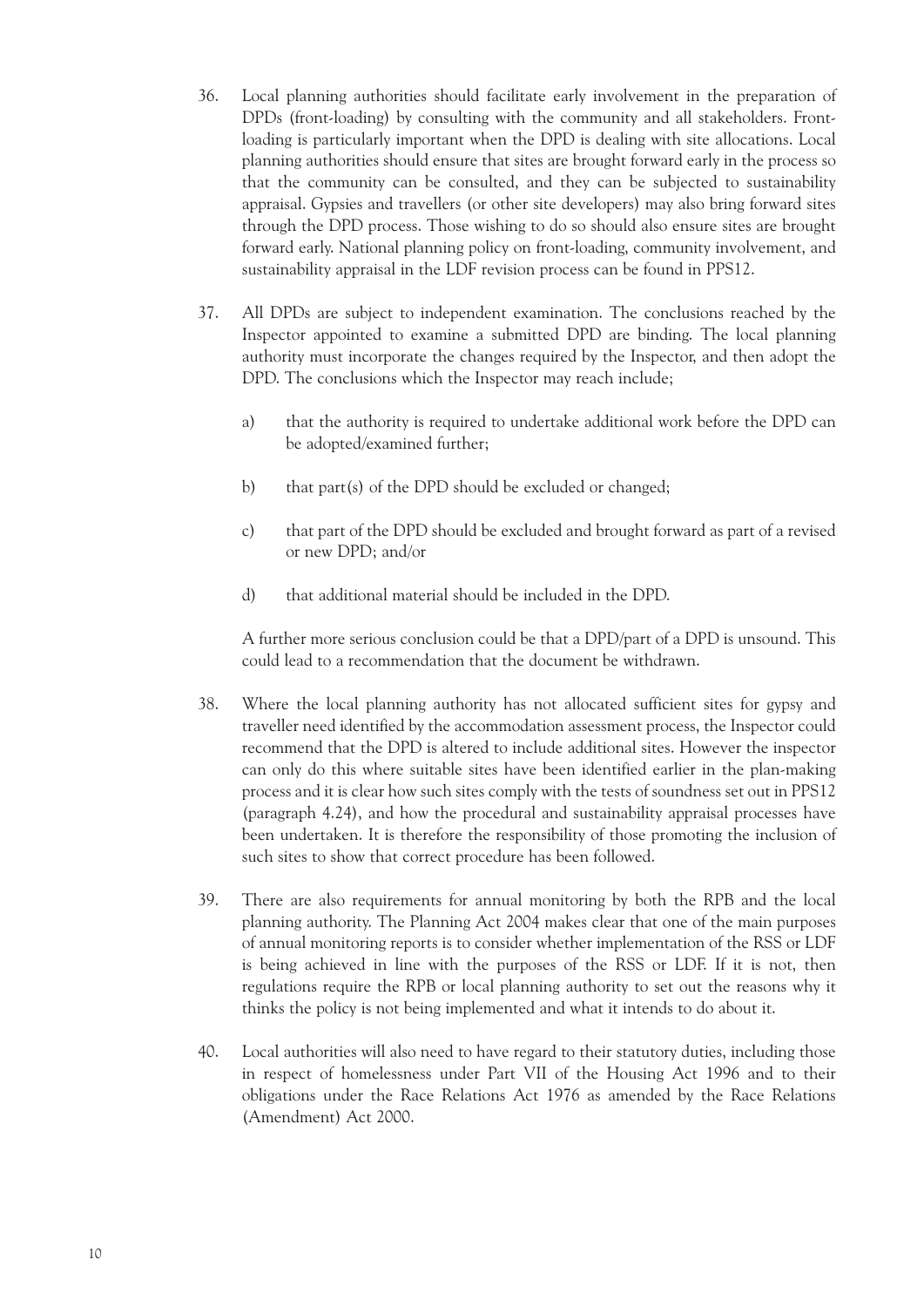#### **TRANSITIONAL ARRANGEMENTS**

- 41. In advance of the consideration of new GTAAs at a regional level by the RPB, translated into pitch numbers for DPDs, other means of assessment of need will be necessary. RPBs will need to consider whether there is sufficiently robust information on which to establish district level pitch numbers. They will need to work closely with local authorities who will have access to a range of information on gypsy and traveller families in their area. Where it is not possible to allocate pitch numbers comprehensively in the current round of RSS revisions, RPBs will need to consider interim arrangements. This should include a clear statement as to the regional context including;
	- a) priority attached to addressing immediate need and timescale for doing so;
	- b) extent of existing provision;
	- c) identifying those parts of the region with high numbers of unauthorised sites;
	- d) an interim estimate of the additional pitch requirements at regional level;
	- e) arrangements for putting in place district level pitch requirements (e.g. need for further research, engaging local authorities, timetable for any single issue review).
- 42. This will be important in guiding local planning authorities as they prepare LDDs and ensuring that the RSS is well placed to deliver the regional framework in future. RPBs will need to work closely with local authorities to agree and establish transitional arrangements. A first step is to agree the priority attached to gypsy and traveller provision across the region and how best to address any immediate accommodation needs for gypsies and travellers.
- 43. Where there is clear and immediate need, for instance evidenced through the presence of significant numbers of unauthorised encampments or developments, local planning authorities should bring forward DPDs containing site allocations in advance of regional consideration of pitch numbers, and completion of the new GTAAs. The early data available from the GTAA will be one of a range of information sources that local authorities should consider when assessing the required level of provision to translate into site allocations in a DPD, and RPBs should consider when allocating pitch numbers to each district. Paragraph 31 above refers to the core strategy setting out criteria in advance of site allocations in a DPD. Where there is an urgent need to make provision, local planning authorities should consider preparing site allocation DPDs in parallel with, or in advance of the core strategy.
- 44. Other sources of information could include;
	- a) a continuous assessment of incidents of unauthorised encampments, both short and longer-term;
	- b) the numbers and outcomes of planning applications and appeals;
	- c) levels of occupancy, plot turnover and waiting lists for public authorised sites;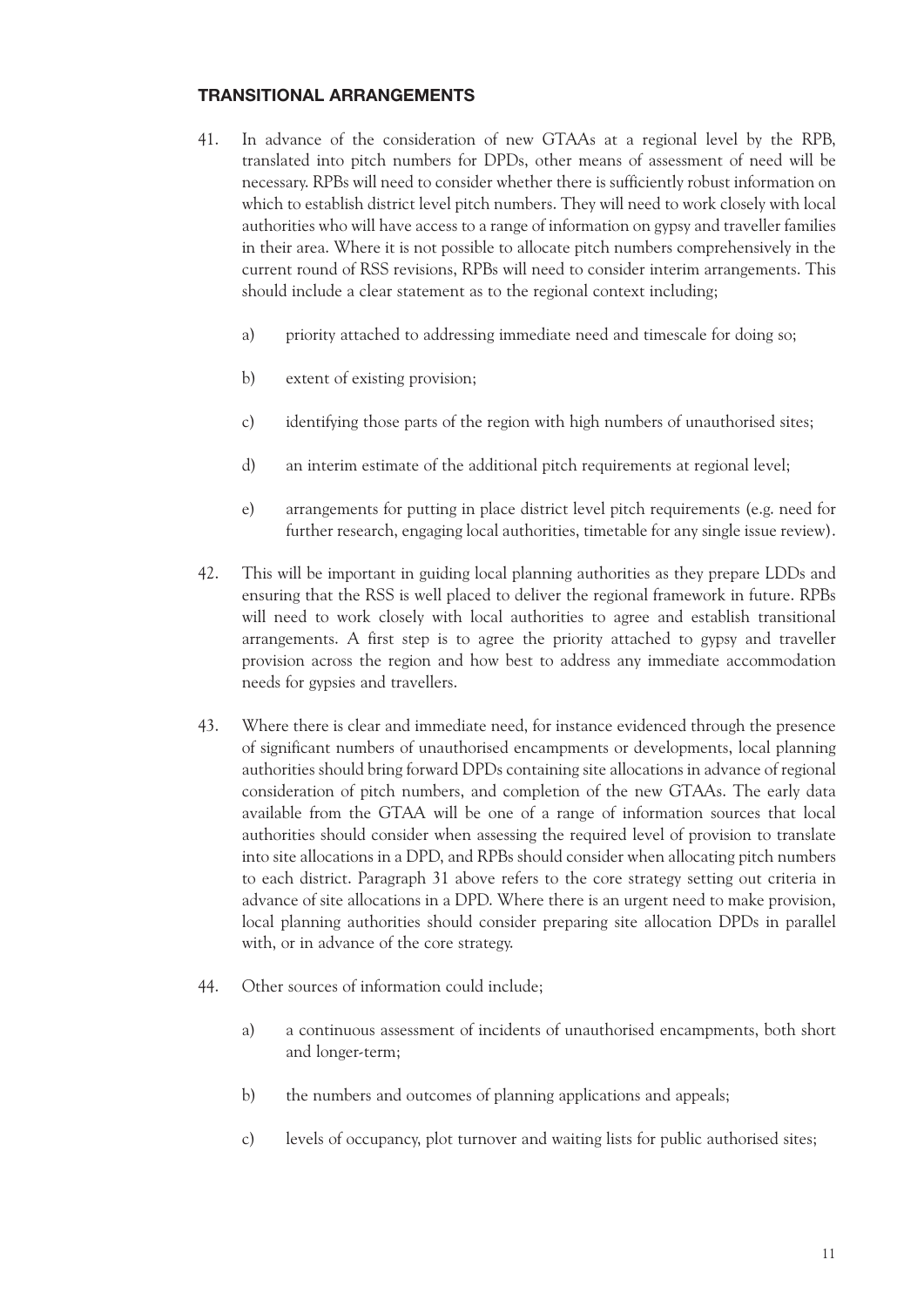- d) the status of existing authorised private sites, including those which are unoccupied and those subject to temporary or personal planning permissions; and,
- e) the twice-yearly Caravan Count undertaken on behalf of ODPM, which gives a picture of numbers and historic trends.

Local planning authorities will be expected to demonstrate that they have considered this information, where relevant, before any decision to refuse a planning application for a gypsy and traveller site, and to provide it as part of any appeal documentation.

- 45. Advice on the use of temporary permissions is contained in paragraphs 108 113 of Circular 11/95, *The Use of Conditions in Planning Permission*. Paragraph 110 advises that a temporary permission may be justified where it is expected that the planning circumstances will change in a particular way at the end of the period of the temporary permission. Where there is unmet need but no available alternative gypsy and traveller site provision in an area but there is a reasonable expectation that new sites are likely to become available at the end of that period in the area which will meet that need, local planning authorities should give consideration to granting a temporary permission.
- 46. Such circumstances may arise, for example, in a case where a local planning authority is preparing its site allocations DPD. In such circumstances, local planning authorities are expected to give substantial weight to the unmet need in considering whether a temporary planning permission is justified. The fact that temporary permission has been granted on this basis should not be regarded as setting a precedent for the determination of any future applications for full permission for use of the land as a caravan site. In some cases, it may not be reasonable to impose certain conditions on a temporary permission such as those that require significant capital outlay.

#### **SITES IN RURAL AREAS AND THE COUNTRYSIDE**

- 47. Gypsies and travellers in rural areas often face difficulties in securing an adequate supply of affordable land for their needs. Where there is a lack of affordable land to meet local gypsy and traveller needs (as demonstrated by an up-to-date accommodation assessment) local planning authorities in rural areas should include a 'rural exception site policy' in the relevant DPD.
- 48. All rural exception sites intended for use as gypsy and traveller caravan sites should be identified as being for this use. Rural exception site policies for gypsies and travellers should operate in the same way as rural exception site policies for housing, as set out in Annex B of  $PPG3<sup>1</sup>$  (as updated in January 2005). In applying the rural exception site policy, local planning authorities should consider in particular the needs of households who are either current residents or have an existing family or employment connection.
- 49. There is a general presumption against inappropriate development within Green Belts. New gypsy and traveller sites in the Green Belt are normally inappropriate development, as defined in Planning Policy Guidance 2: 'Green Belts' (PPG2). National planning policy on Green Belts applies equally to applications for planning permission from gypsies and travellers, and the settled population. Alternatives should be explored

<sup>1.</sup> also paragraph 33 of consultation on PPS 3, and provisions on rural exception policies in any final PPS 3.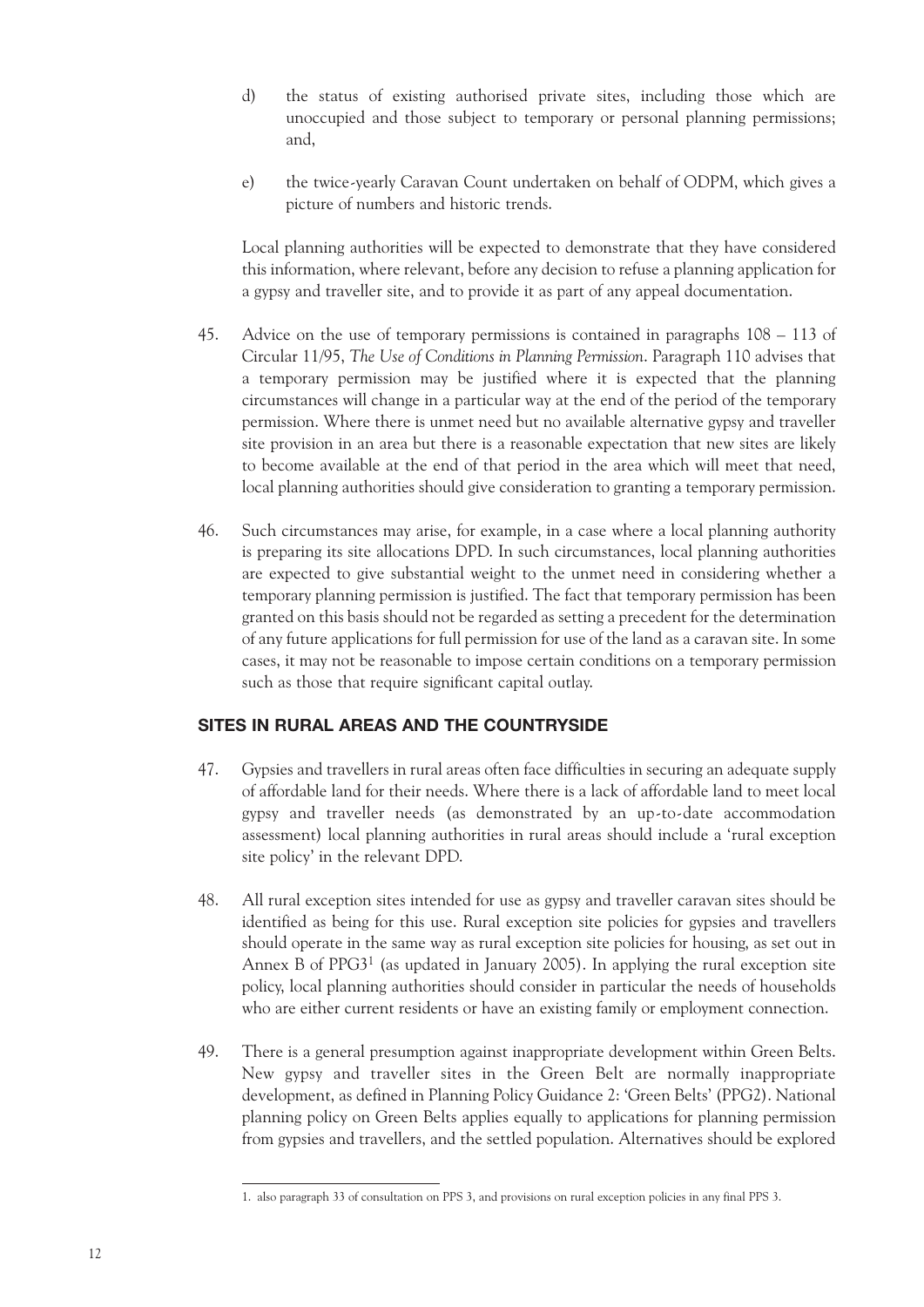before Green Belt locations are considered. Pressure for development of sites on Green Belt land can usually be avoided if the local planning authority allocates sufficient sites elsewhere in its area, in its LDF, to meet identified need. Criteria-based policies in DPDs for the location of gypsy and traveller sites (see paragraphs 31 and 32 above) should not depart from national planning policy as set out in PPG2.

- 50. The presence of Green Belt will constrain and limit opportunities for identifying gypsy and traveller sites in some areas. The general extent of the Green Belt should be addressed through the RSS in the first instance. PPG2 makes clear that once the general extent of Green Belt has been approved, and once detailed Green Belt boundaries have been established in adopted development plans, they should only be altered exceptionally.
- 51. Alterations to the Green Belt boundary can be used in exceptional circumstances for housing and other types of development inappropriate for the Green Belt. Such alterations have often been used in cases where a local authority's area contains a high proportion of Green Belt land and no other suitable sites outside the Green Belt exist. Such an exceptional limited alteration to the defined Green Belt boundary (which might be to accommodate a site inset within the Green Belt) could be considered to meet a specific, identified need for a gypsy and traveller site in the same way such an alteration could be used for any other type of development. Such a proposal should be brought forward through the plan-making process. Where land is removed from the Green Belt in this way, it should be specifically allocated in a DPD as a gypsy and traveller site only.
- 52. In areas with nationally recognised designations (Sites of Special Scientific Interest, National Nature Reserves, National Parks, Areas of Outstanding Natural Beauty, Heritage Coasts, Scheduled Monuments, Conservation Areas, Registered Historic Battlefields and Registered Parks and Gardens), as with any other form of development, planning permission for gypsy and traveller sites should only be granted where it can be demonstrated that the objectives of the designation will not be compromised by the development.
- 53. However, local landscape and local nature conservation designations should not be used in themselves to refuse planning permission for gypsy and traveller sites.
- 54. Sites on the outskirts of built-up areas may be appropriate. Sites may also be found in rural or semi-rural settings. Rural settings, where not subject to special planning constraints, are acceptable in principle. In assessing the suitability of such sites, local authorities should be realistic about the availability, or likely availability, of alternatives to the car in accessing local services. Sites should respect the scale of, and not dominate the nearest settled community. They should also avoid placing an undue pressure on the local infrastructure.
- 55. In some cases, perhaps involving previously developed (brownfield), untidy or derelict land, the establishment of a well-planned or soft-landscaped gypsy and traveller site can be seen as positively enhancing the environment and increasing openness.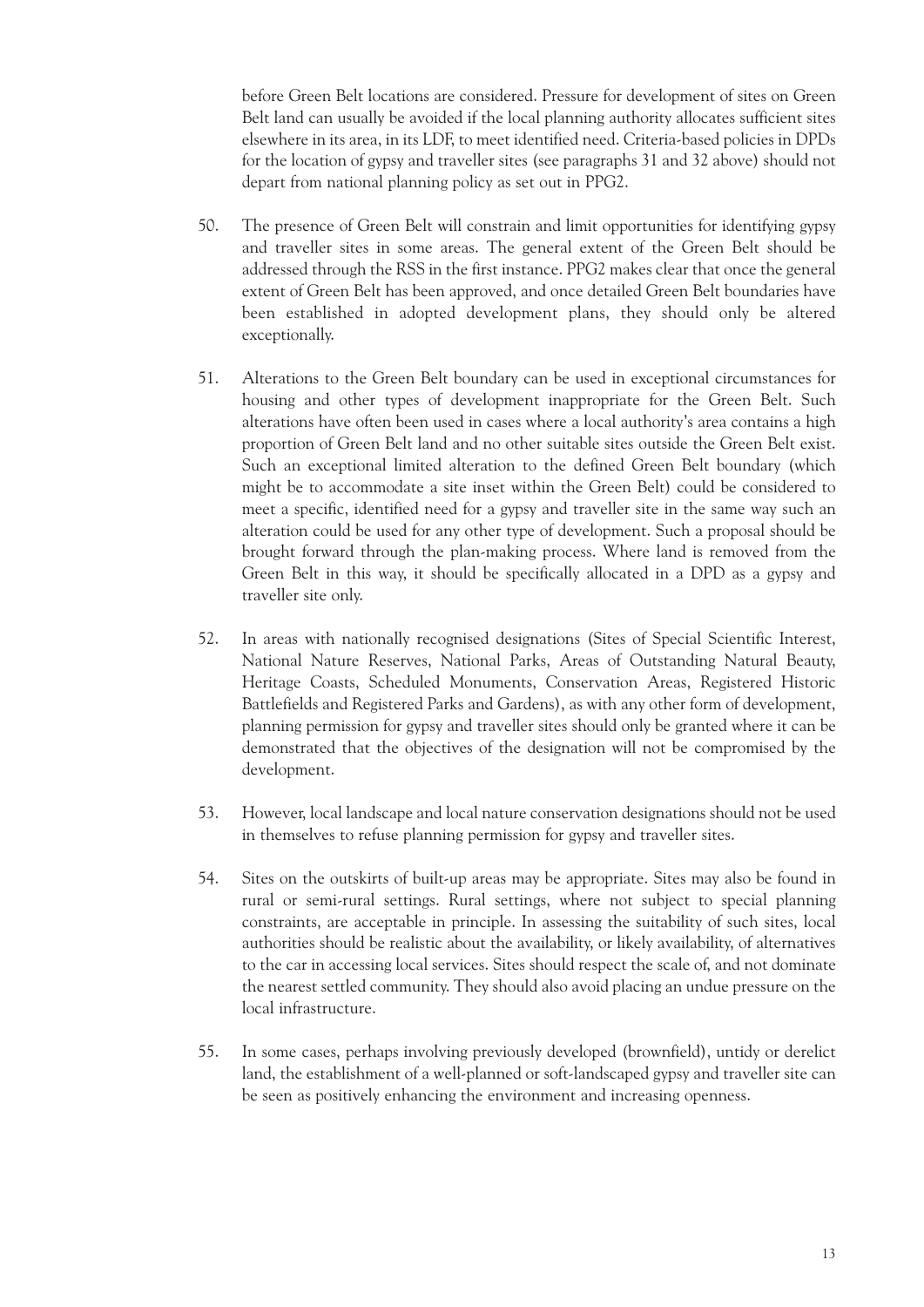#### **MIXED PLANNING USE**

56. Some gypsies and travellers run their businesses from the site on which their caravans are stationed. PPG4 – *Industrial, Commercial Development and Small Firms* sets out guidance on mixed use which is relevant. Local planning authorities should, wherever possible, identify in their DPDs gypsy and traveller sites suitable for mixed residential and business uses, having regard to the safety and amenity of the occupants and their children, and neighbouring residents. If mixed sites are not practicable, authorities should consider the scope for identifying separate sites for residential and for business purposes in close proximity to one another. Some parts of sites unsuitable for residence might be suitable for parking vehicles or storing materials, provided the overall site is suitable for residential use. Mixed uses are not permitted on rural exception sites.

#### **MAJOR DEVELOPMENT PROJECTS**

57. A major development or redevelopment project may require the permanent or temporary relocation of a gypsy or traveller site. An onus should be placed on the planning applicant to identify and provide an alternative site, providing the original site has a legal status. The local planning authority should work with the planning applicant and the affected gypsy and traveller community to identify a site (or sites) that would be suitable for relocating this community. In proposing relocation and in seeking a relocation site regard will need to be paid both to the gypsy and traveller community's social, economic and environmental needs and identified social, economic, and environmental benefits that the major development/redevelopment project will bring to the locality and the broader area.

#### **APPLICATIONS**

- 58. DPDs together with the RSS form part of the "development plan" and the Planning Act (2004) provides that determinations of applications for planning permission must be in accordance with the development plan unless material considerations indicate otherwise. Local planning authorities should be able to release sites for development sequentially, with sites identified in DPDs being used before windfall sites. Windfall sites are those which have not been specifically identified as available in DPDs. Other considerations for gypsy and traveller site applications are likely to include the likely impact on the surrounding area, the existing level of provision and need for sites in the area, the availability (or lack of) alternative accommodation for the applicants and other personal circumstances.
- 59. In order to encourage private site provision, local planning authorities should offer advice and practical help with planning procedures to gypsies and travellers who wish to acquire their own land for development. It is strongly recommended that gypsies and travellers consult local planning authorities on planning matters before buying land on which they intend to establish any caravan site, for which planning permission will almost always be required. Further guidance on this is contained in Annexes D and E.
- 60. Pre-application discussions are particularly important to avoid misunderstanding and subsequent problems over planning permission. Constructive and positive engagement on all sides will promote trust and may help to avoid breaches of planning control. The aim should be as far as possible to help gypsies and travellers to provide for themselves, to allow them to secure the kind of sites they need, but in locations that are appropriate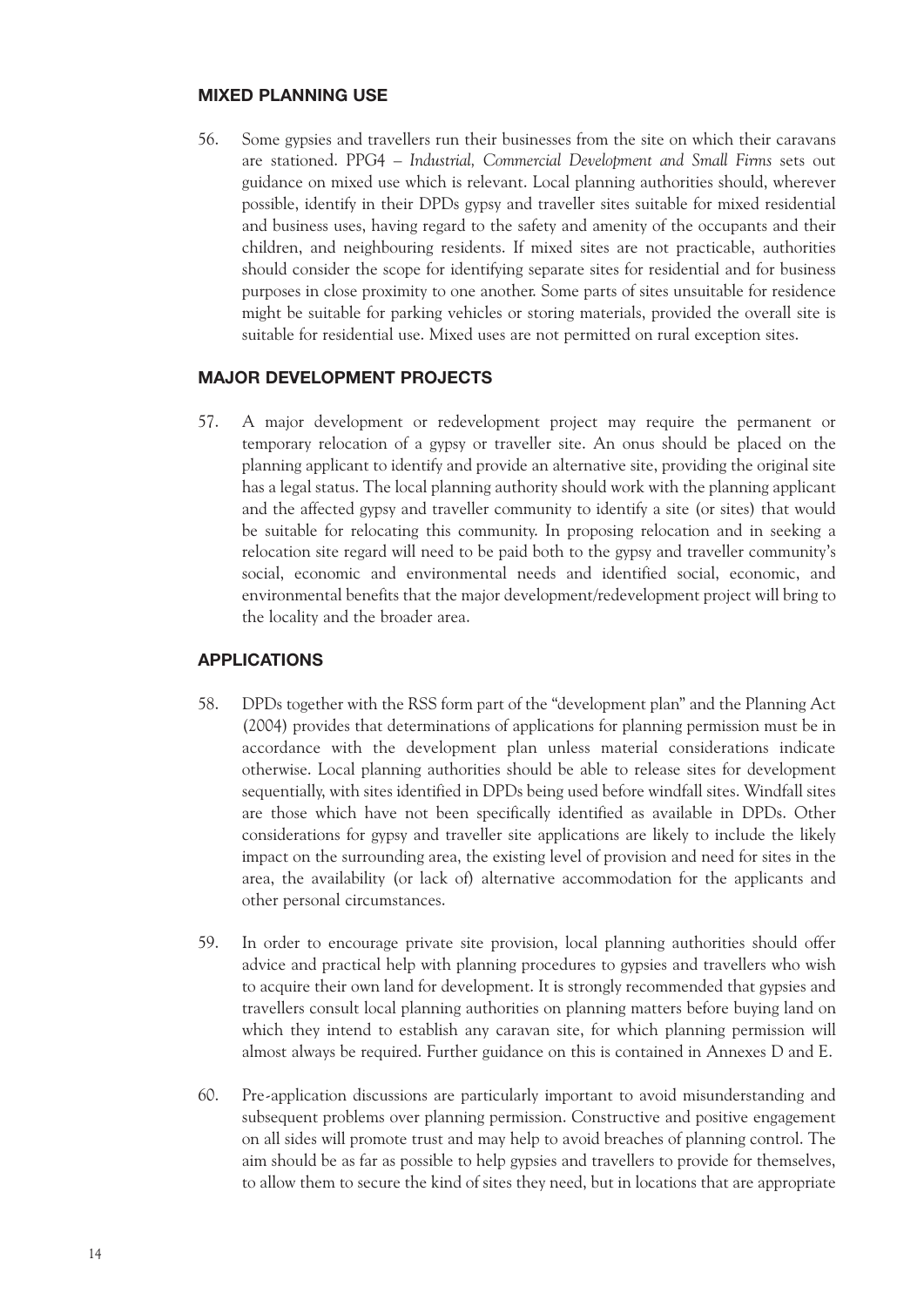in planning policy terms. This will help to avoid breaches of planning control, and enable firm enforcement against such breaches. In particular, questions of road access, the availability of services, potential conflict with statutory undertakers or agricultural interests, and any significant environmental impacts should be resolved at the earliest opportunity. In line with guidance in PPG25, local planning authorities should consult the Environment Agency about flood risk.

- 61. Any facts that may be relevant should be established and considered before determining planning applications. Gypsies and travellers should co-operate by responding to requests for information relevant to their applications.
- 62. Local planning authorities should not refuse private applications solely because the applicant has no local connection. But they are entitled to refuse private applications in locations that do not comply with planning policies, especially where the authority has complied with this guidance and proceeded properly to ensure needs identified by accommodation assessments are being met.
- 63. Local planning authorities should also have regard to whether the absence of existing provision may prejudice enforcement action, or give rise to grounds for appeal against refusal of an application for a new site.

#### **SUSTAINABILITY**

- 64. Issues of sustainability are important and should not only be considered in terms of transport mode and distances from services. Such consideration should include;
	- a) the promotion of peaceful and integrated co-existence between the site and the local community;
	- b) the wider benefits of easier access to GP and other health services;
	- c) children attending school on a regular basis;
	- d) the provision of a settled base that reduces the need for long-distance travelling and possible environmental damage caused by unauthorised encampment; and,
	- e) not locating sites in areas at high risk of flooding, including functional floodplains, given the particular vulnerability of caravans.
- 65. In deciding where to provide for gypsy and traveller sites, local planning authorities should first consider locations in or near existing settlements with access to local services, e.g. shops, doctors and schools. All sites considered as options for a site allocations DPD must have their social, environmental and economic impacts assessed in accordance with the requirements of sustainability appraisal.
- 66. Sites, whether public or private, should be identified having regard to highways considerations. In setting their policies, local planning authorities should have regard to the potential for noise and other disturbance from the movement of vehicles to and from the site, the stationing of vehicles on the site, and on-site business activities. However, projected vehicle movements for gypsy and traveller sites should be assessed on an individual basis for each site. Proposals should not be rejected if they would only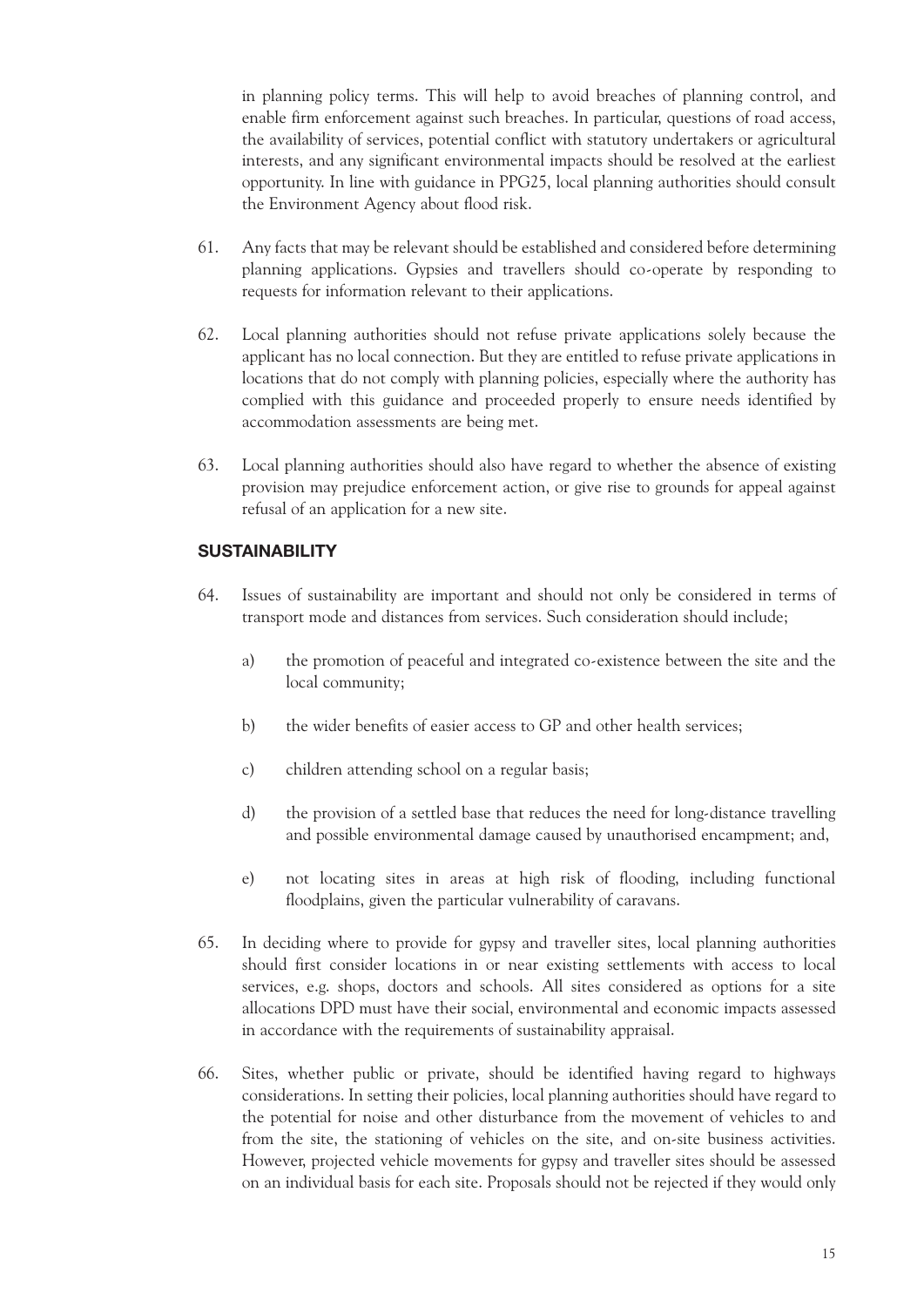give rise to modest additional daily vehicle movements and/or the impact on minor roads would not be significant.

#### **ENFORCEMENT**

- 67. The Government's aim is to ensure that planning policies and controls are respected by all sections of the community and that where breaches occur effective enforcement action is taken.
- 68. In considering enforcement action local authorities should be guided by the advice in PPG 18 *Enforcing Planning Control*. Further advice on the enforcement powers available to local planning authorities and their use can be found in;
	- a) DoE Circular 10/97; *Enforcing Planning Control: Legislative Provisions and Procedural Requirements*;
	- b) DoE Circular 18/94; *Gypsy Sites Policy and Unauthorised Camping*;
	- c) *Good Practice Guide for Local Planning Authorities on Enforcing Planning Control*; DoE 1997;
	- d) *Guidance on Managing Unauthorised Camping*; ODPM, Home Office Feb 2004; and,
	- e) ODPM Circular 02/05; *Temporary Stop Notice*; contains information on the new temporary stop notice provisions introduced in the Planning Act (2004).

#### **APPEALS**

69. There will be occasions when local planning authorities refuse planning permission for gypsy and traveller sites. A Planning Inspector considering any subsequent appeal will have regard to the development plan so far as is relevant, and will take into account all material considerations, which should already have been addressed at the application stage. These will include the existing and planned provision of, and need for, sites in the area, the accuracy of the data used to assess need, the methodology employed in the assessment and how up-to-date it is, information on pitch availability on public and private sites, personal circumstances and alternative accommodation options.

#### **HUMAN RIGHTS**

70. The provisions of the European Convention on Human Rights should be considered as an integral part of local authorities' decision-making – including its approach to the question of what are material considerations in planning cases. Local planning authorities should consider the consequences of refusing or granting planning permission, or taking enforcement action, on the rights of the individuals concerned, both gypsies and travellers and local residents, and whether the action is necessary and proportionate in the circumstances. If there is any doubt about the application of provisions of the Convention in particular cases, legal advice should be sought. The obligation on public authorities to act compatibly with Convention rights does not give gypsies and travellers a right to establish sites in contravention of planning control.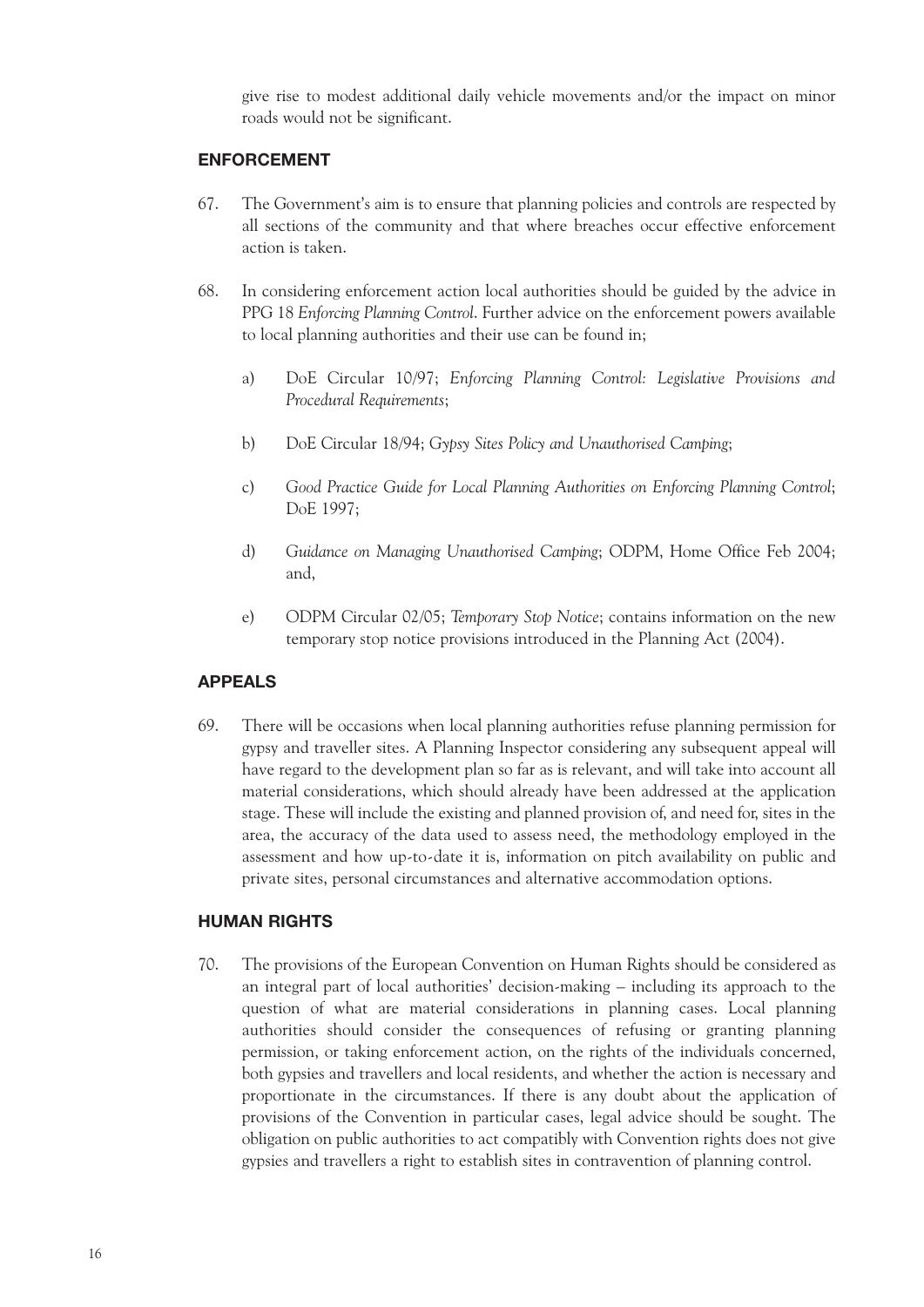#### **RACE RELATIONS**

- 71. Section 19A of the Race Relations Act 1976 (RRA 1976) prohibits racial discrimination by planning authorities in carrying out their planning functions. In addition, the majority of public authorities, including local authorities, have a general duty under the RRA 1976 as amended by the Race Relations (Amendment) Act 2000 to actively seek to eliminate unlawful discrimination and to promote equality of opportunity and good race relations in all they do. The duty on local authorities to actively seek to eliminate unlawful discrimination, and promote good race relations does not give gypsies and travellers a right to establish sites in contravention of planning control. In line with their race equality scheme (legally required under the RRA 1976 (Statutory Duties) Order 2001) local authorities should assess which of their functions are relevant to race equality and monitor these functions and policies to see how they impact on different racial groups.The SCI is particularly important in this regard.
- 72. When policies are changed or new ones introduced, authorities should assess and consult on their likely impact, and where an adverse impact is identified which cannot be justified, changes should be made. It is particularly important that authorities consider all the racial groups served by the authority in order to assess the impact of their policies on those groups. Romany Gypsies and Irish Travellers have been recognised by the courts as being distinct ethnic groups covered by the RRA 1976. Under the general duty mentioned above, there is a requirement that local authorities seek to promote good race relations between Gypsies and Travellers and the settled community. This is important in the context of gypsy and traveller site planning.

#### **MONITORING**

73. Local planning authorities should monitor and critically analyse the decisions on applications for sites for gypsies and travellers compared to those of applications for other types of residential development. This includes all types of housing and other types of caravan site. Authorities should assess the results of such analysis to inform policy development. In order to ensure that they can identify any adverse impact on race equality, local planning authorities should monitor applications from Gypsies and Irish Travellers. The Commission for Racial Equality recommends that all local authorities include sub-categories for Gypsies and Irish Travellers within ethnic monitoring forms beneath the 'White Other' category, as in the school census.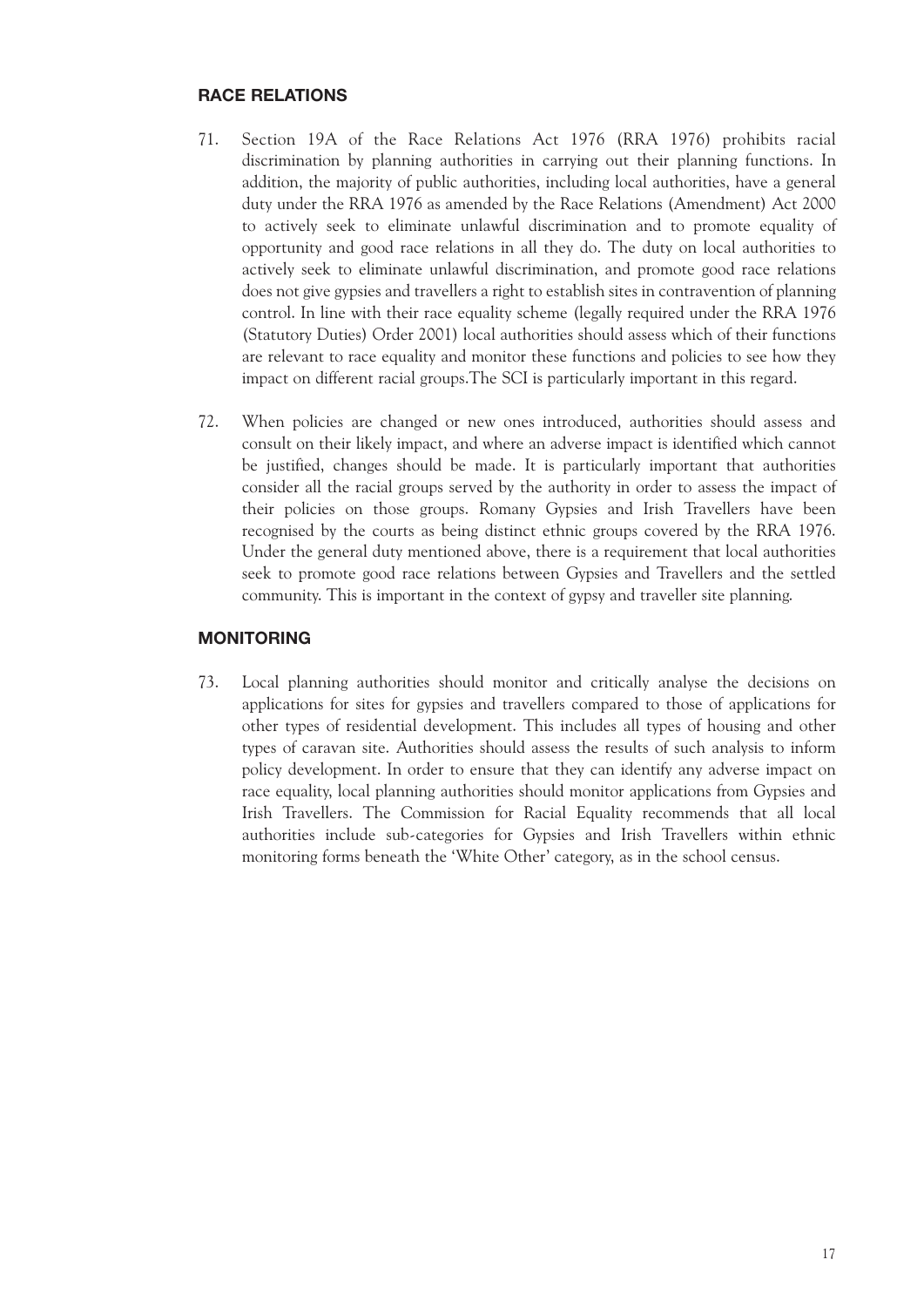### Annex A

#### **SELECT LIST OF ORGANISATIONS REPRESENTING GYPSIES AND TRAVELLERS**

This annex will be updated via the ODPM website as contact details will change over time.

The Gypsy and Traveller Law Reform Coalition Banderway House 156-162 Kilburn High Road London NW6 4JD Romanistan@yahoo.com www.travellerslaw.org.uk

National Travellers Action Group 7 Woodside Park Hatch Road Sandy Bedfordshire SG19 1PT Telephone: 01767 689736 Codona@aol.com

Advisory Council for the Education of Romany and other Travellers (ACERT) Moot House The Stow Harlow Essex CM20 3AG Telephone: 01279 418 666

National Association of Health Workers with Travellers Balsall Heath Centre 43 Edward Road Birmingham B12 9LB Telephone: 0117 922 7570/0121 446 2300

National Association of Teachers of Travellers c/o Cornwall Traveller Education Support Services 16 Carlyon Road St. Austell Cornwall PL25 4AJ Telephone: 01726 77113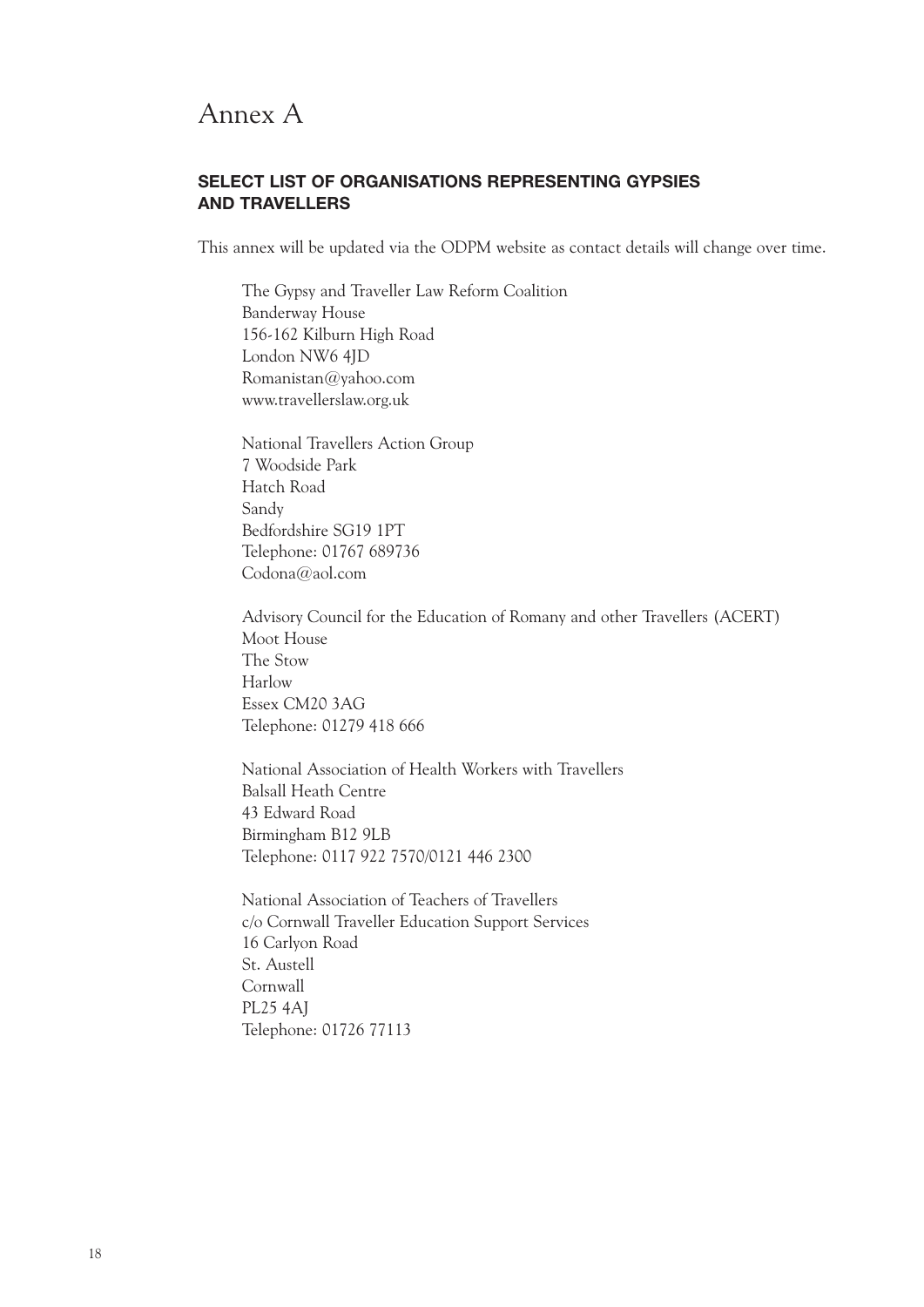Advice and Information Unit Manager Friends, Families and Travellers Community Base 113 Queens Road Brighton BN1 3XG Telephone: 01273 234777 Fft@gypsy-traveller.org www.gypsy-traveller.org

The Gypsy Council for Health, Education and Welfare 8 Hall Road Aveley Romford Essex RM15 4HD Tel/Fax: 01708 868 986 Enquiries@thegypsycouncil.org www.thegypsycouncil.org

Irish Travellers Movement in Britain The Old Library Building 95 High Road Willesden London NW10 2ST 0208 830 3079 Joe@travellerschaplaincy.org.uk

The Gypsy Council Springs Lane Caravan Park Bickerton Wetherby North Yorkshire LS22 5ND Telephone: 01937 842782

Commission for Racial Equality St Dunstans House 201-211 Borough High Street London SE1 1GZ Telephone 0207 939 0000 Info@cre.gov.uk www.cre.gov.uk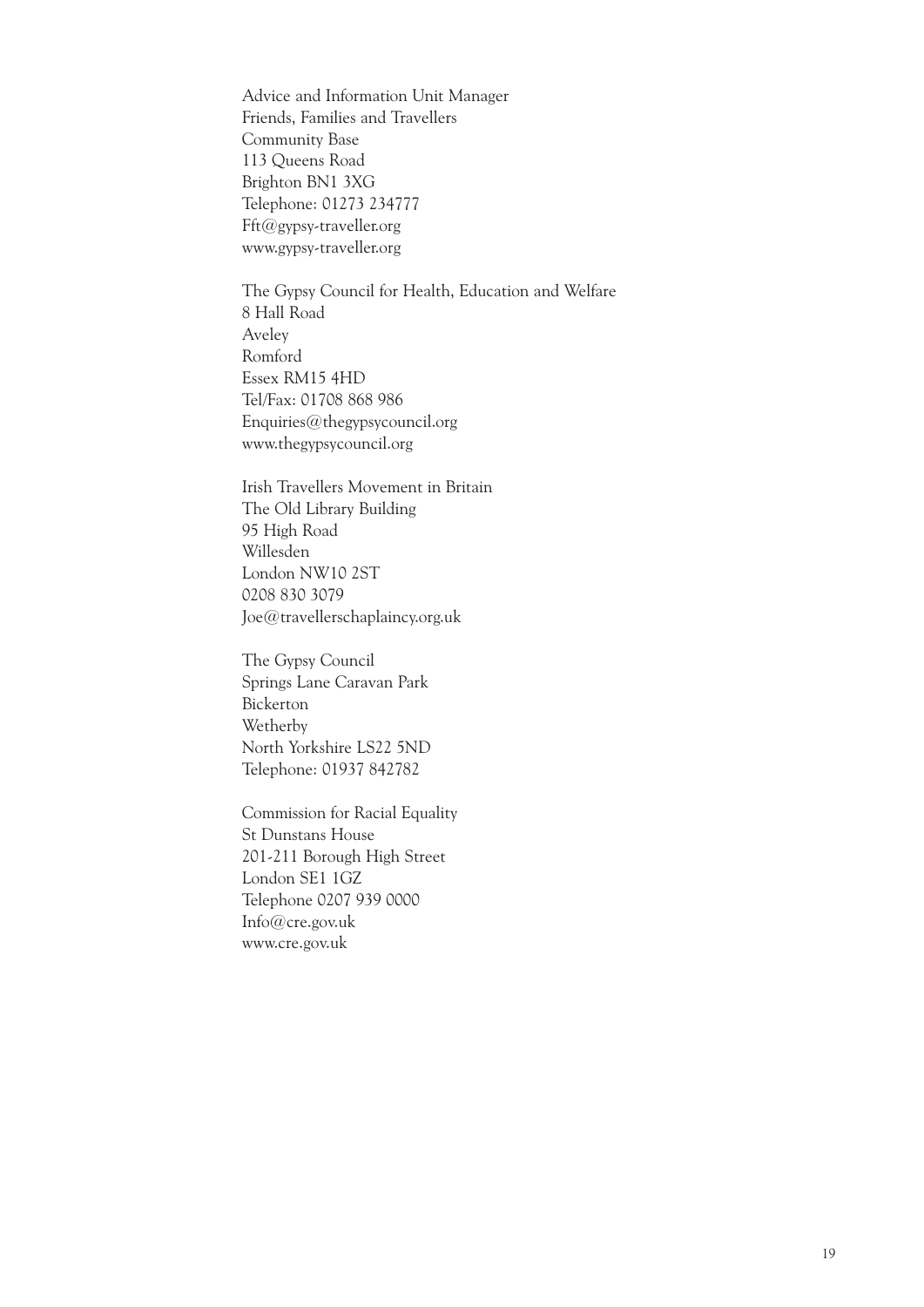## Annex B

#### **OTHER RELEVANT GUIDANCE**

This Circular does not affect the advice given generally in other Departmental Circulars, Planning Policy Guidance Notes (PPGs) and Planning Policy Statements (PPSs). Those which may be of particular relevance are:

|                                                                        | PPS1 – Creating Sustainable Communities;            |  |
|------------------------------------------------------------------------|-----------------------------------------------------|--|
| $PPG2 -$                                                               | Green Belts;                                        |  |
| $PPG3 -$                                                               | Housing;                                            |  |
| PPG4 –                                                                 | Industrial, Commercial Development and Small Firms; |  |
| $PPS7 -$                                                               | Sustainable Development in Rural Areas;             |  |
| $PPG9 -$                                                               | Nature Conservation;                                |  |
|                                                                        | PPS11 - Regional Spatial Strategies;                |  |
|                                                                        | PPS12 - Local Development Frameworks;               |  |
| PPG13 - Transport;                                                     |                                                     |  |
|                                                                        | PPG16 - Archaeology and Planning;                   |  |
|                                                                        | PPG18 - Enforcing Planning Control;                 |  |
|                                                                        | PPG25 - Development and Flood Risk.                 |  |
| DoE Circular 18/94; Gypsy Sites Policy and Unauthorised Camping and Re |                                                     |  |

DoE Circular 18/94; *Gypsy Sites Policy and Unauthorised Camping and Revision of Advice on 'Toleration'* issued 26 July 2000, and further Guidance on Managing Unauthorised Camping issued in February 2004.

DETR Circular 03/99; *Planning Requirement in respect of the Use of Non-Mains Sewerage incorporating Septic Tanks in New Development*.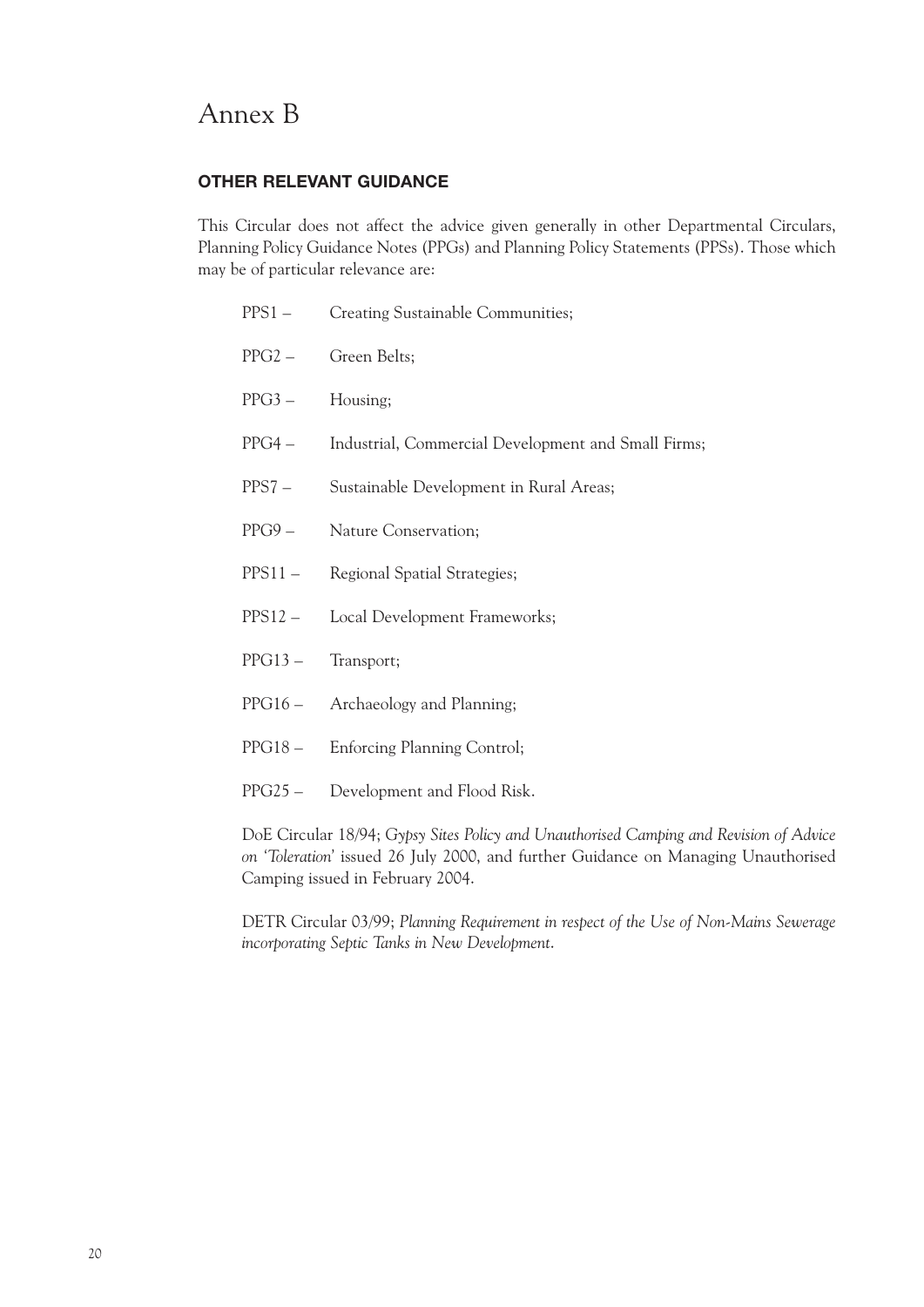## Annex C

### **GOOD PRACTICE – CRITERIA**

- 1. The Government believes that gypsies and travellers have the same rights and responsibilities within the planning system as every other citizen. Plan policies and criteria for the establishment of gypsy and traveller caravan sites should be fair, reasonable, realistic and effective, and written in a positive manner that offers some certainty that where the criteria (not necessarily all of them) are met planning permission will be granted.
- 2. Research has shown that the majority of plan policies state that permission "may be granted" or that the authority "will take account of" factors. Ambiguous statements of this nature should be avoided as they increase uncertainty. Alternative wording might include "Planning permission will be granted provided that the following criteria/requirements are [clearly] satisfied...".
- 3. The list of criteria adopted by a local planning authority should not be over-long as the more criteria there are, and the more restrictive they are, the greater the likelihood of authorities refusing planning permission. The Government wishes to see a more positive approach being taken to making adequate provision for gypsies and travellers in appropriate locations – particularly by those local planning authorities whose present policies have failed to meet current needs. The process by which criteria are adopted in DPDs will therefore be subject to close scrutiny by Planning Inspectors.
- 4. For all kinds of site, consideration must be given to vehicular access from the public highway, as well as provision for parking, turning and servicing on site, and road safety for occupants and visitors. Landscaping and planting with appropriate trees and shrubs can help sites blend into their surroundings, give structure and privacy, and maintain visual amenity. Enclosing a site with too much hard landscaping, high walls or fences can give the impression of deliberately isolating the site and its occupants from the rest of the community, and should be avoided.
- 5. In general gypsy and traveller sites should not be located on significantly contaminated land, but this does not necessarily rule out all locations near or adjoining motorways, power lines, landfill sites or railways, any more than it does conventional housing. The site needs to have safe and convenient access to the road network.
- 6. The Government does not consider it appropriate to set a national maximum size for a site, but would suggest that cases should be considered in context, and in relation to the local infrastructure and population size and density.

### **CRITERIA WHICH ARE UNACCEPTABLE**

7. It is not uncommon currently for criteria to be so restrictive and extensive that in practice it is impossible or virtually impossible for an application to comply with them. The following criteria have been taken from local authority plans and represent the sorts of criteria that are considered generally unacceptable.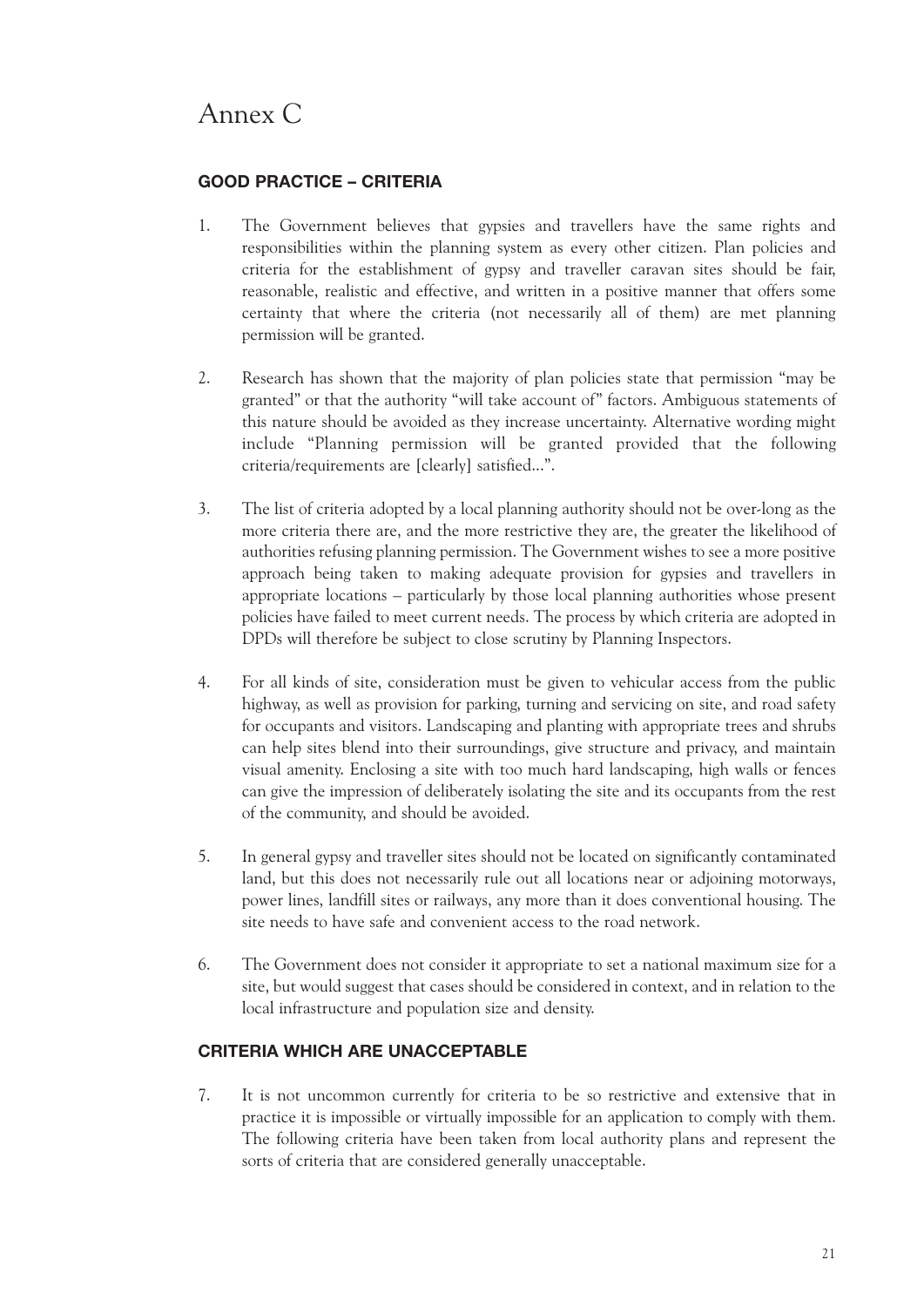"Each unit of accommodation on the site shall have been brought onto the site by the occupier(s) for the time being who shall remove the accommodation from the site when ceasing to use it for residential purposes"

This criterion does not accommodate the nomadic and traditional lifestyle whereby many gypsies and travellers have one caravan to live in, and one that is more mobile that they use when travelling.

A requirement that the accommodation is brought onto site by the occupier does not allow provision to be made for other family members who may not themselves, perhaps for reasons of ill-health, physically move their own accommodation onto the site.

"There shall be no more than [x] caravans"

Setting a maximum number as a blanket policy is arbitrary.

Any maximum should be reached through planning conditions but should be related to circumstances of the specific size and location of the site and the surrounding population size and density.

"Applications from gypsies and travellers with no local connection will not normally be allowed"

Gypsies and travellers are by their very nature nomadic and so will not always have local connections. Planning authorities have to determine applications for development from anyone who submits them.

As the businesses which gypsies and travellers have traditionally engaged decline, the new trades and businesses they take up often necessitate new locations.

"The site does not impact on any area with natural/wildlife interest"

All development by its very nature will have some impact on wildlife. The criteria should be more tightly, but reasonably, defined.

"The site shall not encroach into the countryside"

This is unrealistic. Such policies have been used to thwart site provision.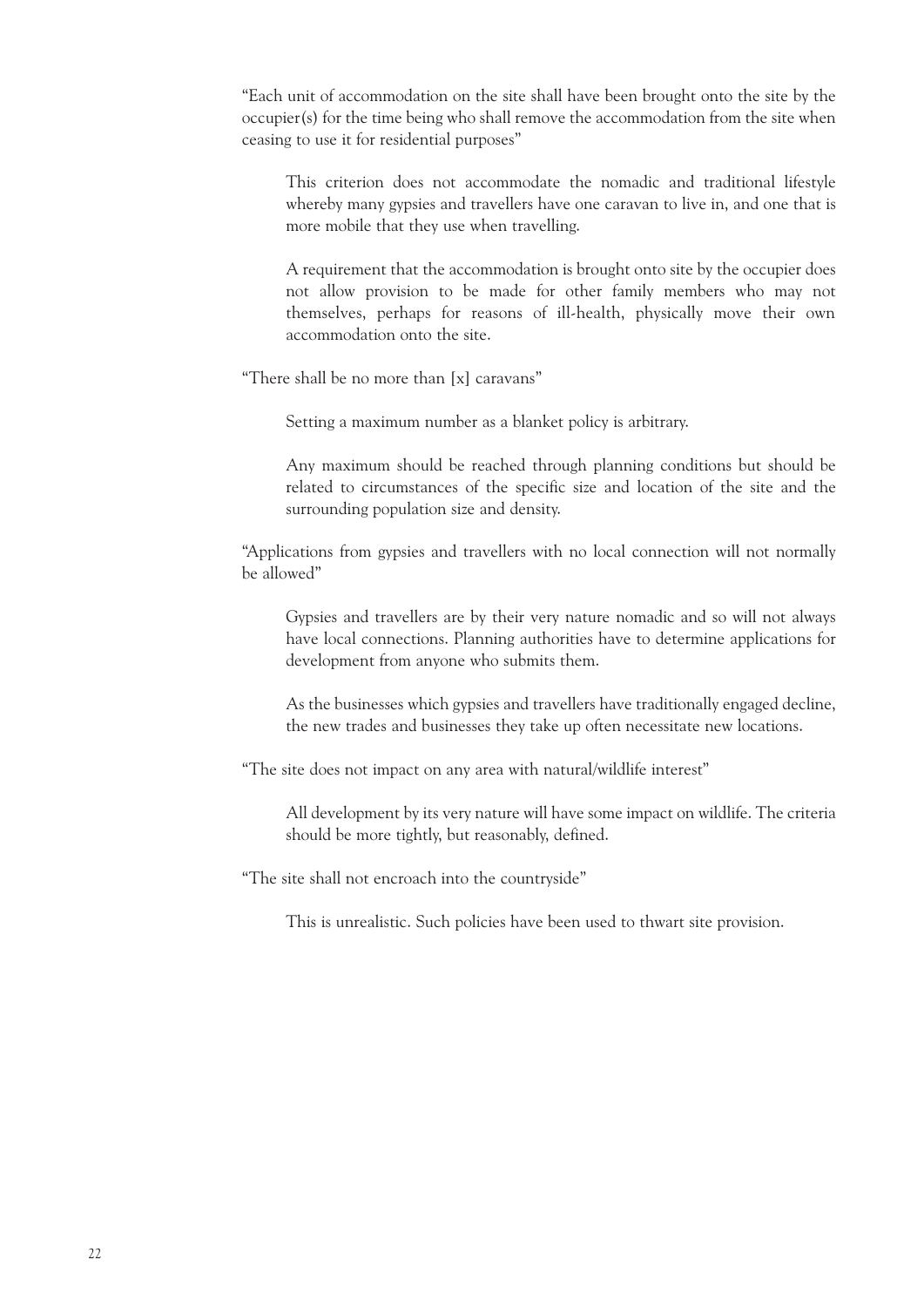## Annex D

### **GUIDANCE TO LOCAL AUTHORITIES IN DEALING WITH PLANNING APPLICATIONS FROM GYPSIES AND TRAVELLERS**

- 1. Gypsies and travellers have the same rights and responsibilities within the planning system as all other applicants for planning permission. In dealing with applications and enquiries from gypsies and travellers, planning officers and planning department staff should act in a professional manner and treat enquiries from gypsies and travellers evenhandedly.
- 2. It is particularly important if unauthorised development is to be avoided for local planning authorities to establish a level of trust and co-operation with the local gypsy and traveller community. Entrenched positions on both sides are likely to lead to tensions, conflict and delay.
- 3. Local authorities may wish to consider designating a named person to deal with all such enquiries/applications or have a named person with whom the applicants can maintain contact, and consider what specific training may be required for staff dealing with gypsy and traveller applications and the associated issues.
- 4. Local authorities need to provide early, clear pre-application advice and may wish to consider producing leaflets explaining the planning system, and consider using other media – such as video and audio communication – where this would better meet the needs of the gypsy and traveller community. At any pre-application meeting local authorities should give an indication of the chances of getting permission, highlight any possible difficulties and whether these may be overcome and explain the planning process to applicants who are unfamiliar with it.
- 5. Local authorities need to make gypsies and travellers aware of standards they can expect from the authority, standards expected from them, and their rights to complain, including to the authority's monitoring officer and the Local Government Ombudsmen.
- 6. Planning departments may need to consult other departments and agencies with an interest, particularly housing, social services and education departments, health and highways authorities. Other important sources of advice are Gypsy Liaison Officers (or their equivalents) usually, but not always, based in County Councils.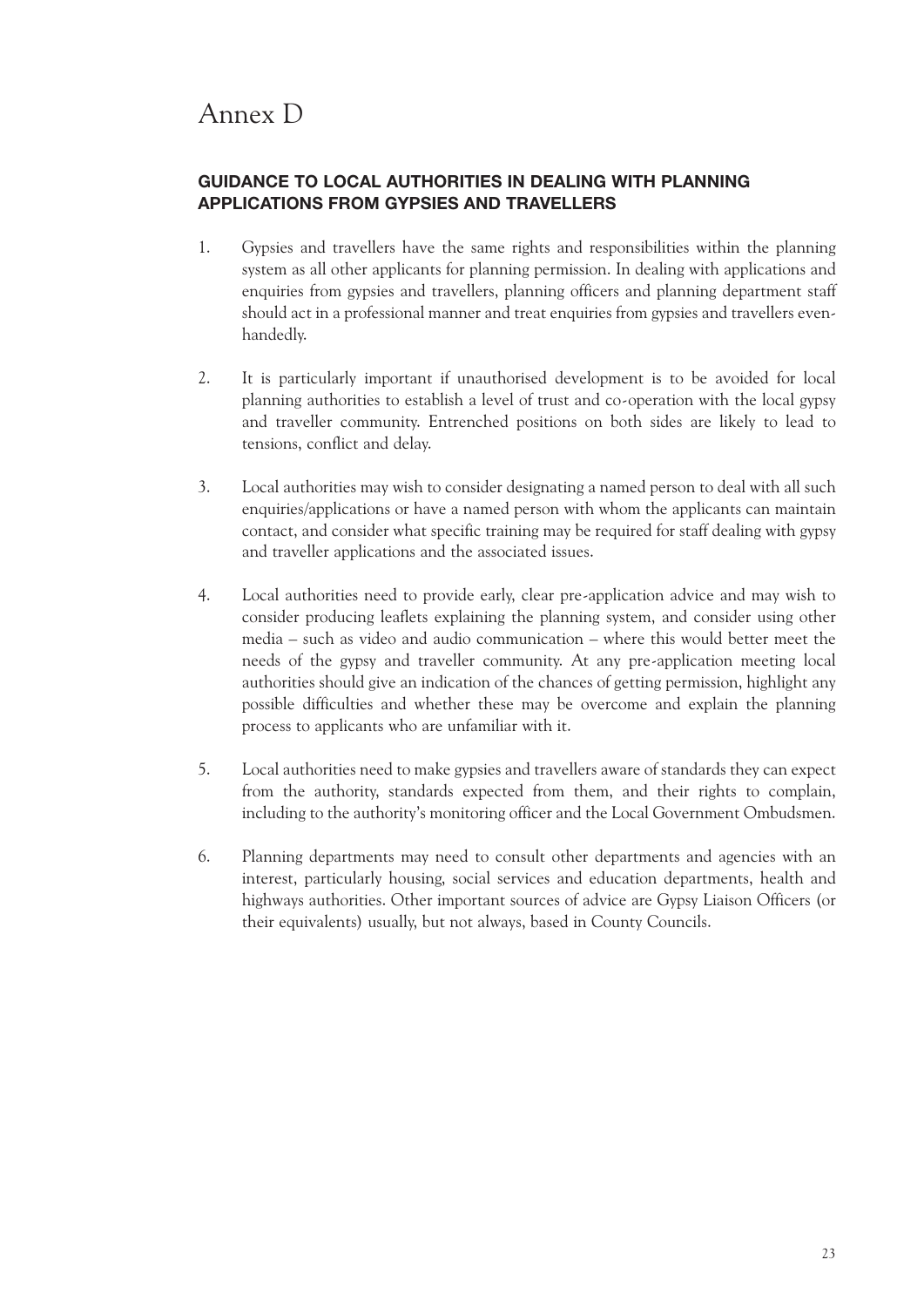### Annex E

#### **GUIDANCE TO GYPSIES AND TRAVELLERS MAKING PLANNING APPLICATIONS**

#### **Introduction**

- 1. Members of the gypsy and traveller communities have the same rights and responsibilities within the planning system as members of other communities. Planning permission is normally required for any changes of use of land. As with developments submitted by anyone the only times permission would not be required are;
	- i) if the land has already been granted planning permission for a particular type of land use; or,
	- ii) the use of the land has been established over a period of time without valid planning enforcement action having been taken by the local authority. This time period is 4 years for building or other similar physical works which do not represent a change of land use, or 10 years where the development has represented a change of land use.

#### **Pre-application procedure**

- 2. When looking for a site gypsies and travellers should consider whether;
	- there are any existing sites in the area (with planning permission) available to rent or buy
	- the local authorities know of your need for land and, if so, have they identified any sites that may be available
- 3. If the answer to the above questions is "No", and you are looking to buy and develop a new site, to ensure that the site you select is suitable to be granted planning permission you should;
	- identify your area of search. Is the reason for your looking for a particular location due to family circumstances, work or other requirements?
	- Are there suitable previously developed (i.e. brownfield) sites available?
	- Consider;
		- means of access
		- closeness to the main road network
		- ground conditions and levels of land
		- accessibility of schools and other facilities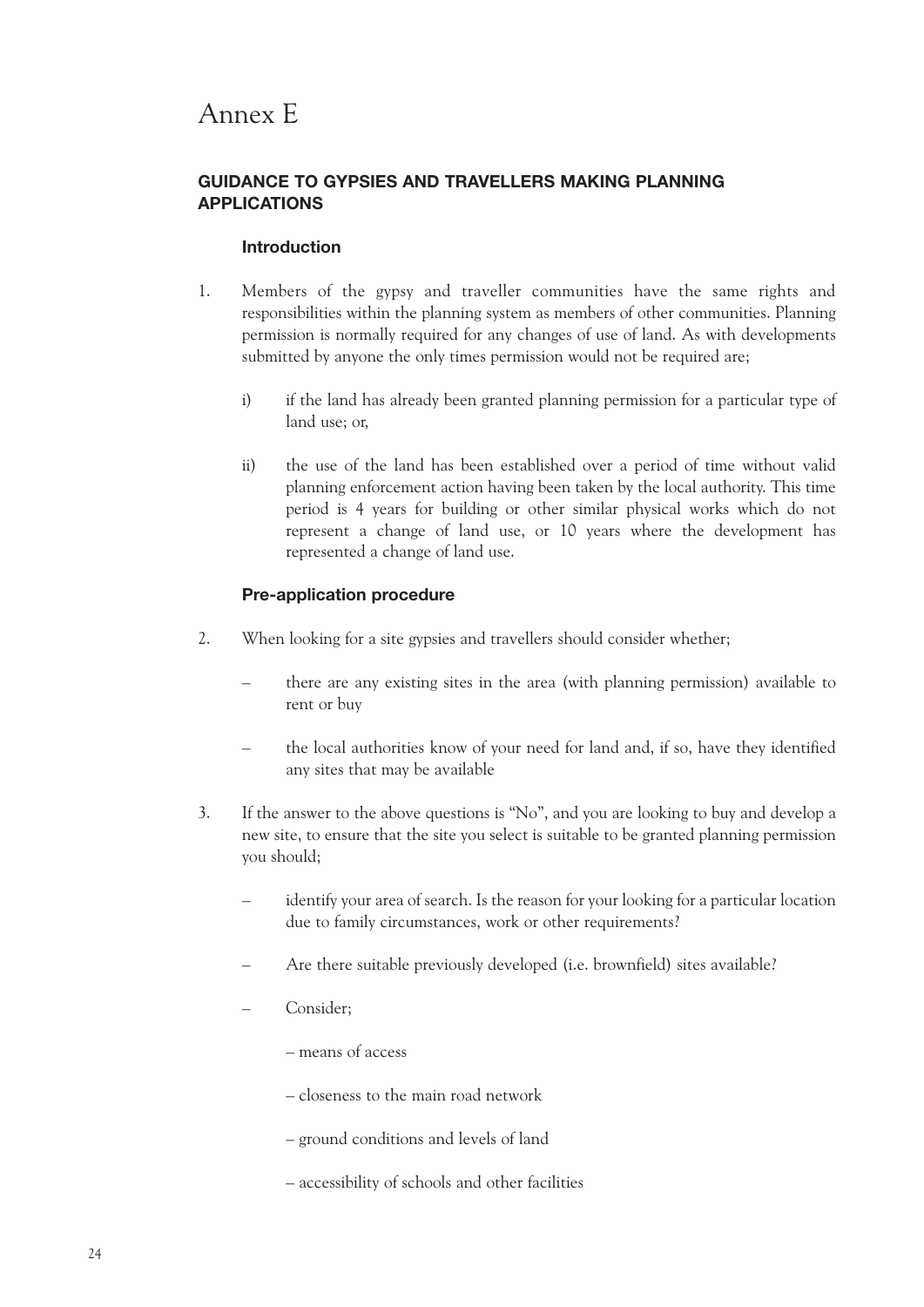- existence of landscaping
- capability of being further screened
- respect for neighbouring uses
- Once you have identified a possible site, find out which local authority area it is in and contact the local planning authority. Then consider the local plan policies relevant to gypsy and traveller site use – you can get help from the local authority who should explain their policies and handle your enquiries fairly and professionally.
- You should establish whether the site you are interested in is in the Green Belt or other area of special protection. Development in such areas is subject to stricter control and the likelihood of getting planning permission for any development is much lower than if the site were on "ordinary" land. You should consider undertaking a local search to establish whether there are any restrictions (such as injunctions) on the use of the land.
- If there are no such restrictions you should consider whether the site meets some or all of the criteria set out in the local plan.

#### **Making the planning application**

- 4. You should make your planning application and wait for planning consent before you go on the site. Entering a site without planning permission can be a breach of planning control and may be subject to a series of enforcement actions. When making your application you should provide as much background information (which may include the efforts you have made to find a site, why you have selected the particular site and details of all the people who plan to live on the site) with the application as you can and all the information required on the forms. There is often a guide to help you fill out the forms. If you need help completing the form the planning department of the local authority should help you.
- 5. Normally gypsy and traveller site development requires a full application. As much detail as possible on the site, including layout, landscaping, access and number of caravans should be provided at the outset.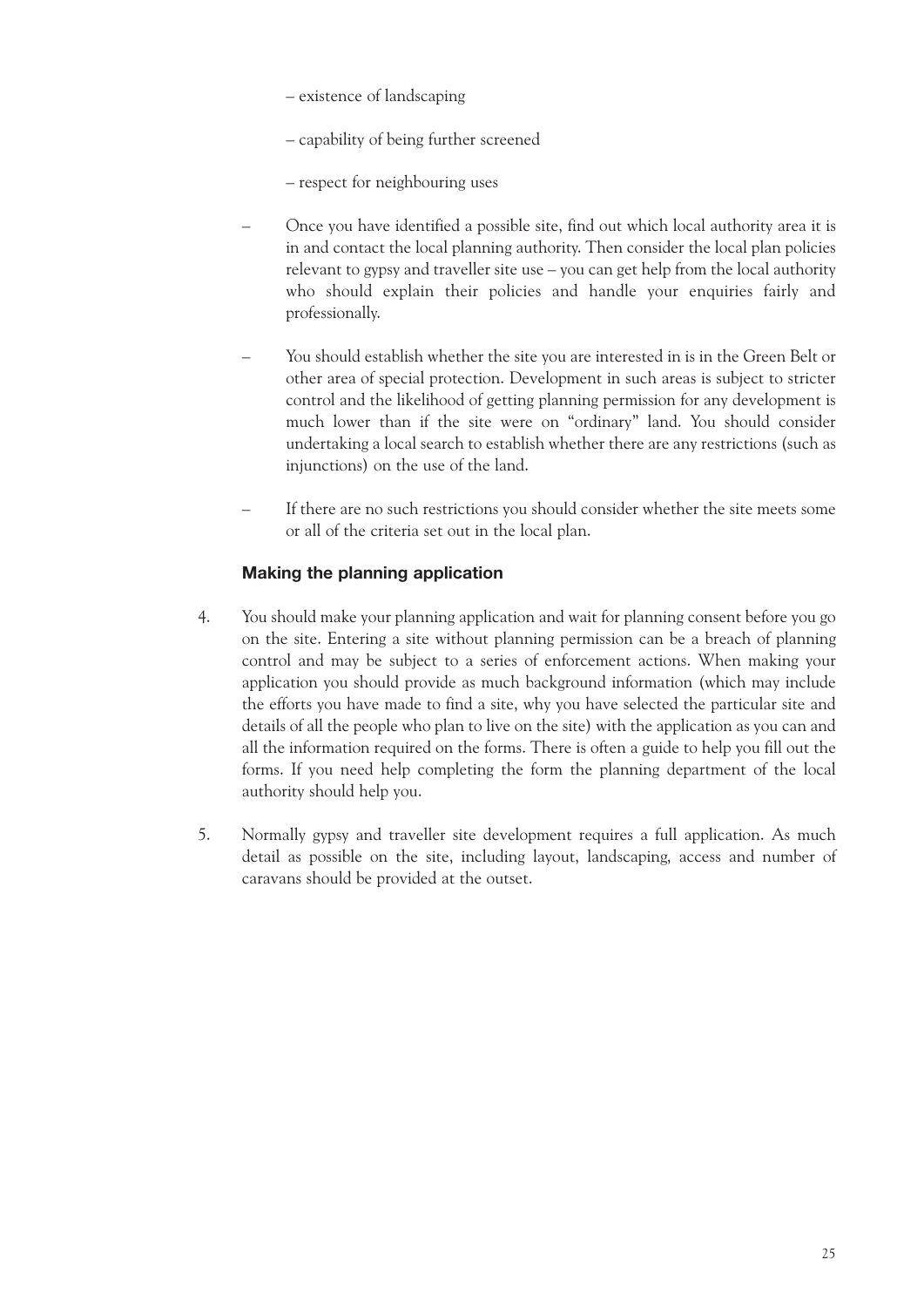#### **What happens next?**

6. Local planning authorities will normally decide applications within eight weeks of them being submitted. If you are refused permission you may appeal to the Secretary of State. You must submit an appeal within six months of the initial application being refused. Details on how to submit an appeal and how the appeal process works is available on the Planning Inspectorate website at www.planning-inspectorate.gov.uk, or from their customer support unit;

The Planning Inspectorate Customer Support Unit Room 3/15 Eagle Wing Temple Quay House 2 The Square Temple Quay Bristol BS1 6PN Telephone: 0117 372 6372 Fax: 0117 372 8128 Email: enquiries@planning-inspectorate.gsi.gov.uk

7. Gypsies and travellers should be aware of Planning Aid, a voluntary service run by the Royal Town Planning Institute offering free, independent and professional advice and support on town planning matters to community groups and individuals who cannot afford to employ a planning consultant. For general enquiries about Planning Aid contact the Planning Aid National Unit;

National Planning Aid Unit Unit 419, The Custard Factory, Gibb Street, Birmingham, B9 4AA Telephone: 0121 693 1201 Email:info@planningaid.rtpi.org.uk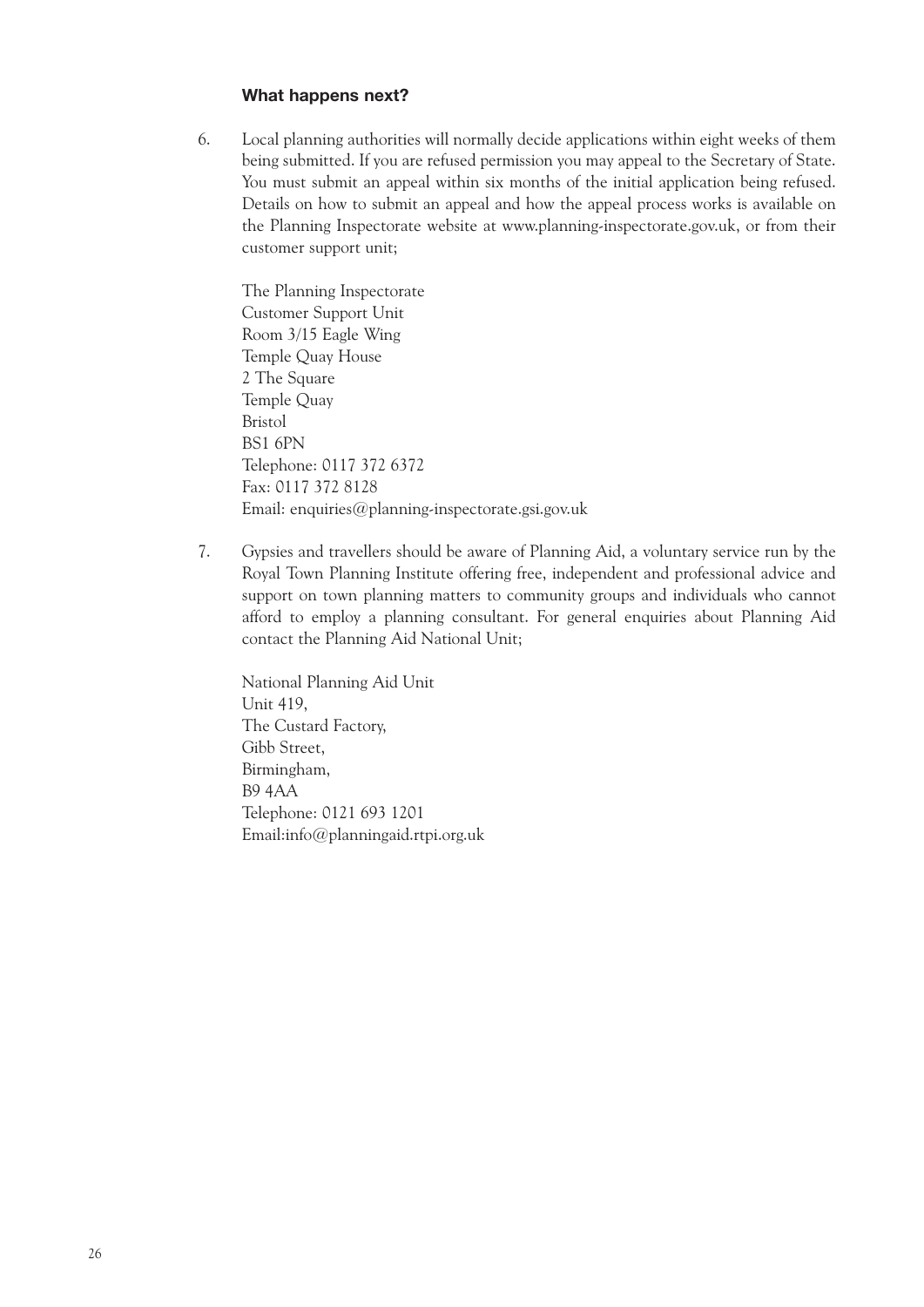## Annex F

### **PLANNING CONDITIONS AND PLANNING OBLIGATIONS**

- 1. The appropriate use of planning conditions or obligations can enable some development proposals to proceed where it might otherwise be necessary to refuse permission.
- 2. Conditions should be imposed only where they are necessary, relevant to planning and to the development to be permitted, enforceable, precise and reasonable in all other respects. General advice on the use of conditions is given in DoE Circular 11/95.
- 3. Guidance on the use of planning obligations is given in Circular 05/2005. This guidance sets out the tests for planning obligations, namely that they must be relevant to planning, necessary to make the proposed development acceptable in planning terms, directly related to the proposed development, fairly and reasonably related in scale and kind to the proposed development and reasonable in all other respects.
- 4. A number of measures may be introduced to overcome planning objections to particular proposals using planning conditions or planning obligations. These might include;
	- ensuring adequate landscaping and play areas for children;
	- limiting which parts of a site may be used for business operations, in order to minimise the visual impact and limit the effect of noise;
	- the number of days the site can be occupied by more than the allowed number of caravans, to permit visitors and allow attendance at family/community events.

In certain circumstances, conditions might also be appropriate to specify the maximum number of days for which gypsy and traveller caravans might be permitted to stay on a transit site.